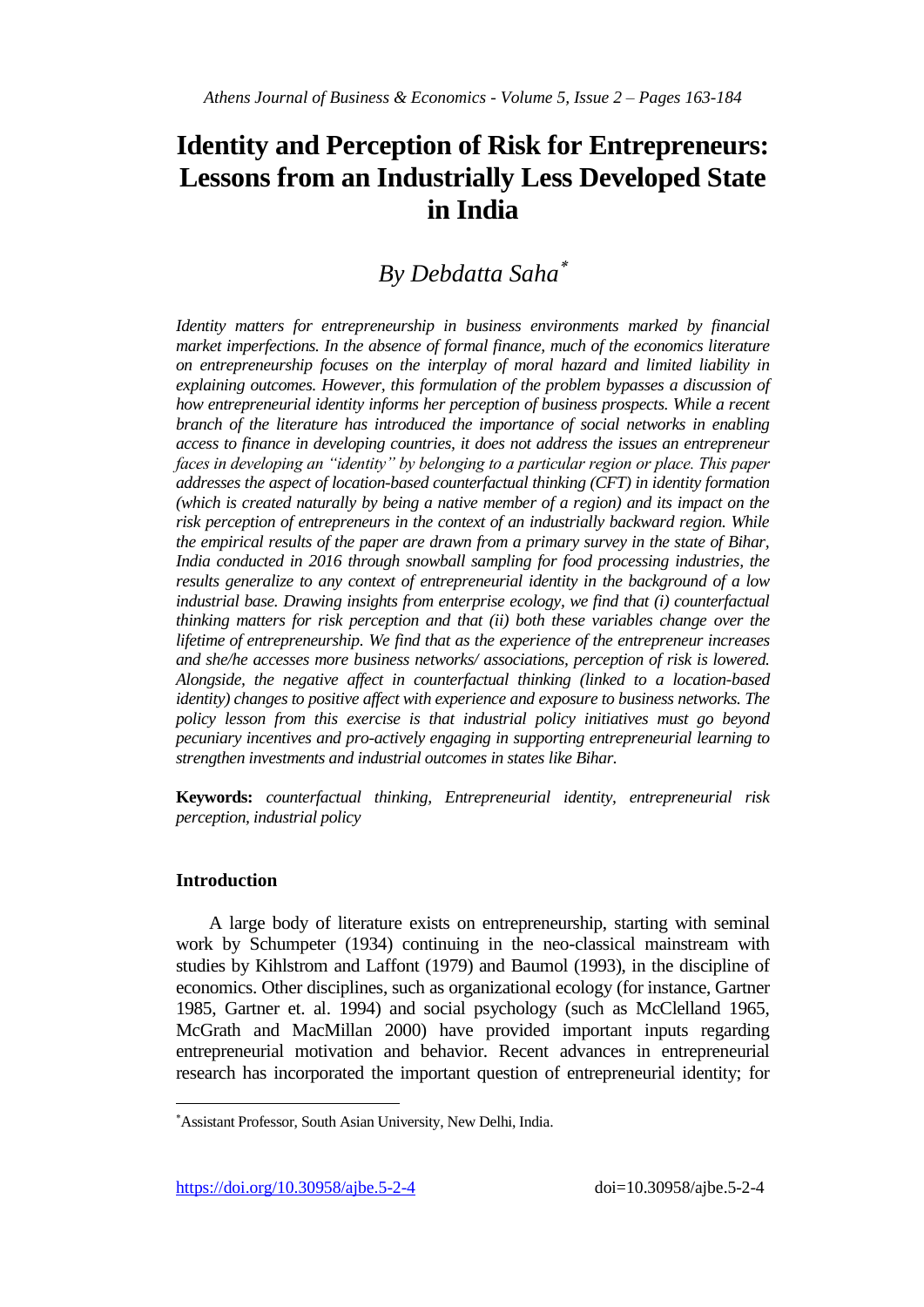instance, Murnieks and Mosakowski (2007) which assumes an important dimension in industrial spaces with low business concentration and therefore, sparse business networks. Defining entrepreneurial identity as a set of beliefs ''commonly'' held by the population and internalized by the cognitive processes of the entrepreneur, the literature points out its relation to roles that are attached to this identity. In a sense, these roles assign meaning to the term entrepreneur. A comprehensive view of these roles comes from Shane and Venkataraman (2000), who interpret an entrepreneur as a person engaged in the discovery, examination and exploitation of opportunities.

We contend that roles are not sufficient in themselves to provide a meaningful interpretation of entrepreneurial identity. We argue for the incorporation of the spatial context in the definition of who is an entrepreneur. The reason for this extension of dimension of definition is motivated by our survey of entrepreneurial risk perception in the Indian state of Bihar, which has had a history of law and order problems resulting in flight of capital and a low industrial base at present. Despite Gartner's (1989) commentary that research in entrepreneurial identity is likely to yield less dividends than a direct quest of behavior, it is our contention (corroborated by Murnieks & Mosakowski (2007)) that embedding the question of motivation and behavior in the particularities of locational understanding of entrepreneurial roles and therefore identity (ies) is a much more meaningful investigation into entrepreneurial motivation and behavioral outcomes.

The central research question we investigate in this paper is: how does the locational context influence entrepreneurial behavior reflected in her/his perceptions of risk? Our hypothesis is that locational conditions, particularly in extreme conditions such as the one we describe give shape to entrepreneurial identities through the cognitive process of counterfactual thinking (CFT) in the form of regrets about being captive to the region, particularly when business outcomes are bad. These counterfactual thoughts get reflected in risk perceptions. We find that regrets about being native to a region like Bihar is markedly present in novice entrepreneurs, whereas this counterfactual thinking reverses (entrepreneurs express a desire to do business in Bihar due to its input advantages in the industry of food processing) for experienced entrepreneurs<sup>1</sup> who have multiple memberships in business associations. These points to the influence of business networks and their mitigating influence on entrepreneurial cognition.

Our contention is that the kind of location-based identity that we discuss arises due to the history of Bihar, which has experienced severe law and order problems. From the 1980s to 2006, the state experienced what is called ''jungle raj'' or the law of the jungle, with a cottage industry of kidnappings and threats to functional entrepreneurs in the state (Chakrabarti 2013, Mukherji and Mukherji 2012). We have interviewed the proprietor of a restaurant in a very busy part of the capital city, Patna, who was kidnapped twice and had to shift his family out of the state for survival. The easy kidnapping targets (middle-sized enterprises) exited the state leaving behind the very small (not lucrative targets for the kidnappers) or a few very large industrialists (who could buy their protection) resulting in an

 $\overline{a}$ 

<sup>&</sup>lt;sup>1</sup>Prior experience comes mostly as traders in the business supply chain.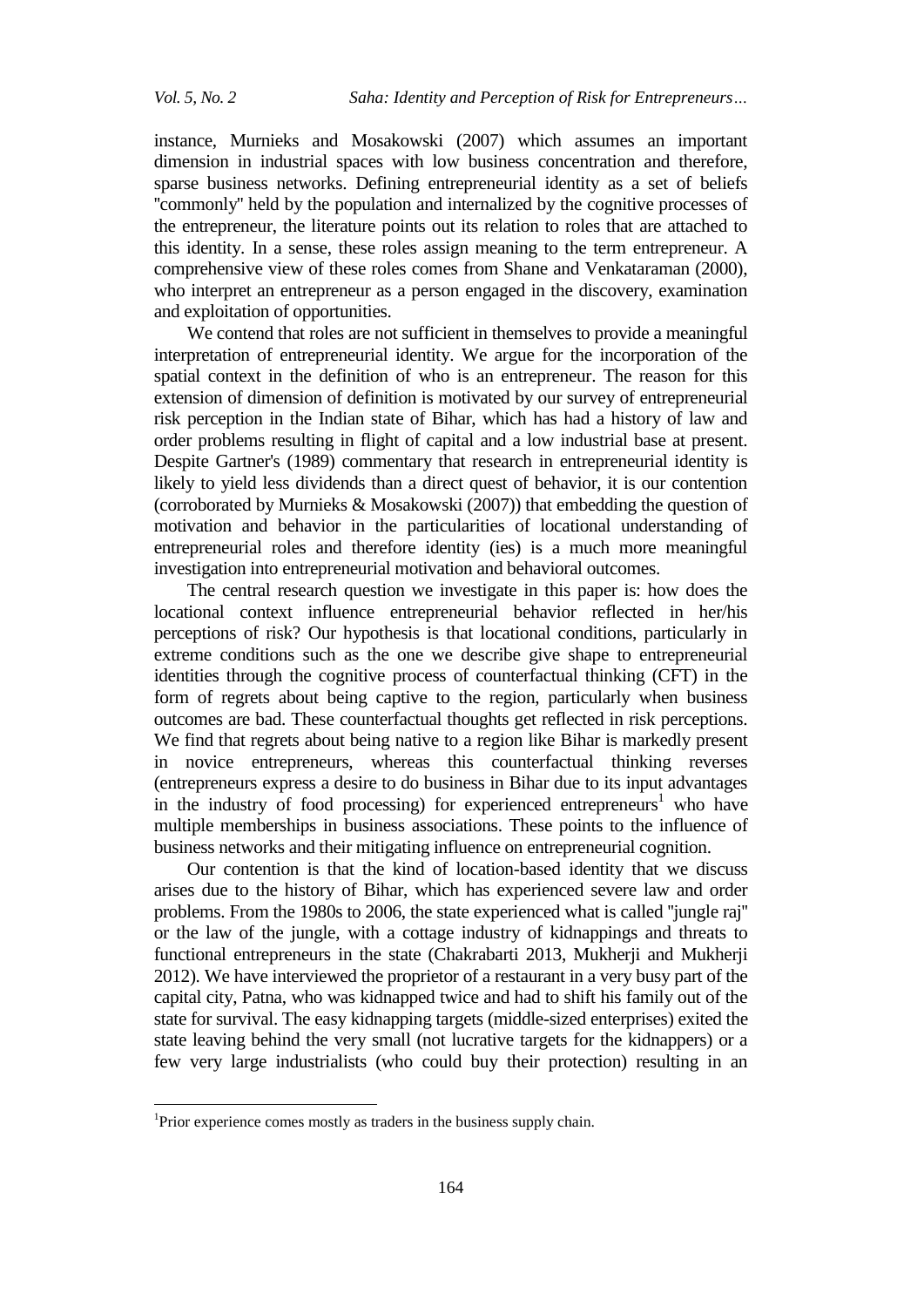industrial structure that is referred to in the academic literature as the ''missing middle'' problem, which we illustrate in our paper.

The lessons from Bihar serve as a good example for similarly placed states, particularly in terms of the role of industrial policy. Our paper provides a test for whether entrepreneurial risk perceptions respond to governmental actions such as the provision of subsidies, which is not present in our data. As perceptions feed into industry outcomes through the channel of entrepreneurial investment behavior with a time lag, this missing middle problem is likely to be strengthened over time unless entrepreneurial expectations change, so that expansion in capacity is made by small firms along with simultaneous entry of mid-sized firms into the industry. This can only happen with infrastructure encouraging better flows of information (business networks/ business associations) and with entrepreneurs with prior experience (particularly in trading or some other part of the supply chain) entering business. While these results are drawn from a primary survey in one particular industry (food processing) in Bihar, we believe that these results will be stronger for other industries, where Bihar does not have a clear input advantage. Unless entrepreneurial risk perceptions are reflective of positive counterfactual thinking (individuals opine that they would do business in the state even if they were not native to the state), future investments and capacity expansion is unlikely to follow even with government provision of pecuniary support.

The paper is structured as follows: we first present a brief survey of the literature on identity and cognition in entrepreneurship, while clearly underlining the contribution of the paper to the extant literature. We, then, delineate our empirical methodology and the development of empirically testable hypotheses. We follow up with descriptive statistics of the sample along with results regarding the hypotheses and a test for the representativeness of the sample. We provide some policy recommendations prior to the conclusion of the paper.

## **Literature Review**

Most of the literature on entrepreneurship studies the discipline along the lines of individual entrepreneurial traits (innate ability) or through cognitive approaches to entrepreneurial decision-making (Sánchez et al. 2011). Another branch of entrepreneurship, which is relatively neglected and has limited number of papers and application, is entrepreneurial identity (Murnieks and Mosakowski 2007). These branches of the literature are somewhat independent of each other. The traits-based approach predefines the identity and associated roles of an entrepreneur and searches for individual traits that result in successful entrepreneurship. Despite its success in predicting outcomes, this approach sets rigid boundaries to who is or who is not an entrepreneur by placing central status to innate traits possessed by individuals. This does not address the process of how sometimes non-entrepreneurs or forced entrepreneurs (without innate ability) which is what we are interested in. Is it possible for a regional government to foster entrepreneurs in a region with very little entrepreneurship and low industrial base?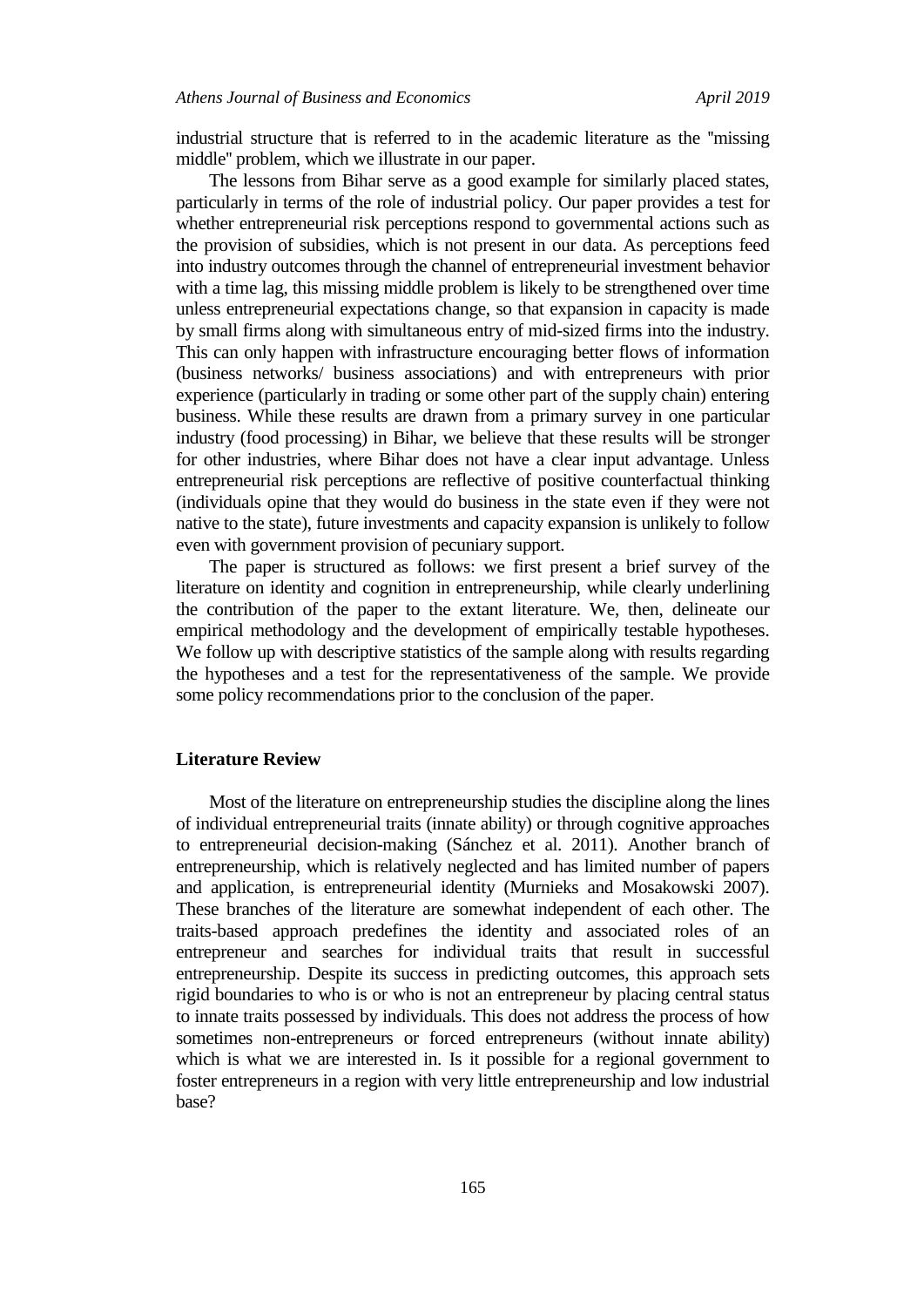If we explore the identity-based exploration of entrepreneurship, we find its exclusive engagement with the relationship between who an entrepreneur believes she/he is and her/his roles/actions to be performed in the conduct of business. Now, what forms the identity standard? A structural identity theory (Burke and Stets 2009) point out that identity is what is internalized by the entrepreneur as his/her role. In many situations, this internalized identity is a self-concept (not influenced by external influences), so that attitudes such as perception of risk and resultant investment behavior is left to the agent himself/herself (for instance, Gimeno et. al (1997) point out that entrepreneurs are motivated from within). There is no direct superimposition from social norms or network standards regarding this identity. The entrepreneur tries to live up to his or her own selfcreated standard.

Next comes to the issue of the constituents of identity: for instance, what is the content of identity? Is it unidimensional or multi-dimensional? Regarding content, there are multiple contenders in the literature. Cast (2004) claims "an identity is a set of meanings that represent the self in a social role, defining who one is in that status" (p. 57). Stryker and Serpe (2000) note that these are "reflexively applied cognitions that answer the question "Who am I?"" Regarding the content of entrepreneurial identity, Murnieks and Mosakowski (2007) note that there is relatively paucity of academic investigation. We contend that entrepreneurs develop their identities in two ways: one, by absorbing socially-held behavior expectations attached to positions. By definition, these are external to the individual and are assimilated into the entrepreneur's notion of self through a process of absorption (Gecas 1982). An example is the exploration of entrepreneurial identity resulting from an individual"s socialization in the context of school peers shaping entrepreneurial intentions (Falck et al. (2012)). Second is a set of ideas held internally by the entrepreneur? For instance, Baum et al. (2001), Baum and Locke (2004), Chen et al. (2009), Cardon et al. (2009) as well as Murnieks et al. (2012) identify passion as a driving force in entrepreneurship, a factor that is innate to the entrepreneur and potentially empowers her/him to fight external resistance and problems in doing business. These identities, whether absorbed in from the external environment or part of the internal belief set of the entrepreneur, are multidimensional entities and display stability as well as individual peculiarities, due to differential absorption of concepts or variation in internal notions of identity (McCall and Simmons 1978).

The obvious question that arises is about the relationship of entrepreneurial identity with the third approach to entrepreneurship that is cognitive in nature. Irrational factors such as heuristics and reasoning fallacies such as planning errors (Baron and Markman 1999), overconfidence (Russo and Schoemaker 1992, Kahneman and Tversky 1973); over-optimism (Dawson and Henley 2013)) and counterfactual thinking (Hmieleski and Corbett 2008, Markman et al. 2005, Zhao et al. 2005) are a part of this branch of the literature. Its pro-active concern about the actual decision-making process rather than innate traits that lead to successful entrepreneurship sets this branch of the literature apart (Sánchez et al. 2011). And yet, very few papers have clearly pointed out the link between the identity based and the cognitive approach to entrepreneurship, which is critical for the context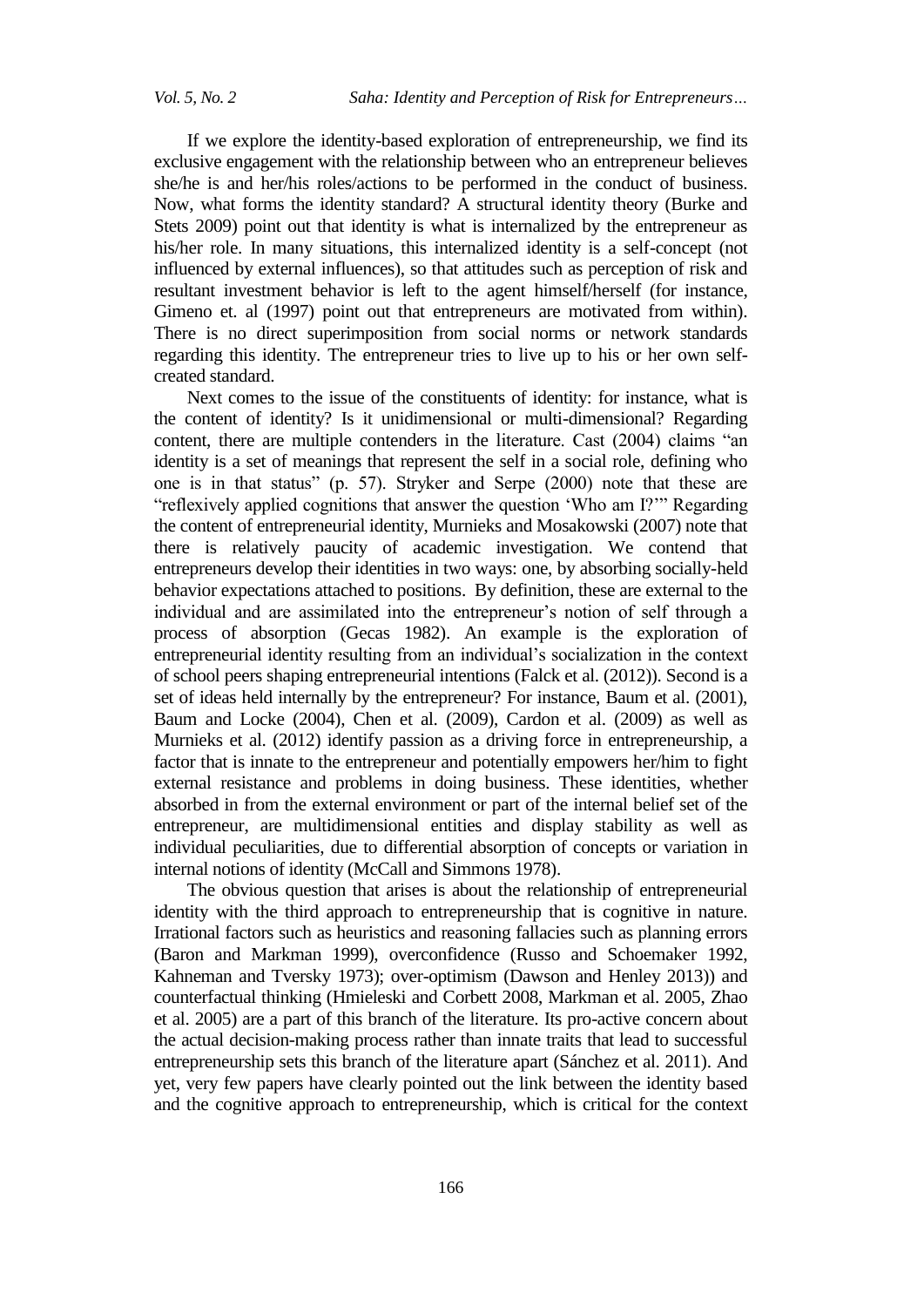that we are interested in whereby ordinary individuals become active entrepreneurs in difficult business environments.

One exception in the entrepreneurship identity literature is Burke (2004). By likening the process of entrepreneurship to control systems, he forcefully links identity with counterfactual thinking (CFT). He defines the process of entrepreneurial identity as: ``A cyclical process occurs when an individual takes some action, views that action, evaluates the results in comparison with the standards embodied within an identity, and then incorporates this new information to modify his or her behavior to improve the expected results.'' Behavior is continually altered until feedback matches the identity standard (Burke 1991a). A perfect match results in self-verification leading to a variety of emotions (ranging from satisfaction to elation) depending upon the context. When the match fails to take place, self-verification fails leading to cognitive dissonance and varying levels of distress (Burke 1991b). The in-built identity(ies) then motivate behavior modification until feedback matches identity standards, so that the individual can avoid distress associated with the lack of self-verification and enjoy the positive outcomes where self-verification is achieved (Burke 1991b).

However, an important aspect of the identity creation process is that it is understood by its relation to other identities, which it does not encompass (Burke 1980). As Murnieks and Mosakowski (2007) point out, the identity of "wife" gets defined associationally with that of "husband". Hence, an entrepreneurial identity rests heavily on how the person defining it views non-entrepreneurial identities. This has special importance in the context of such identities in geographical areas with low industrial bases, where the firm finds its operations limited by local market size, has limited exposure to external markets and has very sparse business networks to interact with. Entrepreneurship here gets tightly associated with the regional context within which the business is confined (here we assume that there are not many export and trade linkages with rest of the world, which is the case for the case we study). Essentially, in the case of Bihar, and entrepreneur considers that he is not only engaged in doing business, but also that she/he is "doing business in Bihar". This link of regional identity and CFT has not been pointed out by either the cognitive or the identity aspects of the entrepreneurship literature.

How does this regional/local contextualization matter in defining identity? Our paper shows that this aspect of local identity shows up in a particular kind of cognitive CFT, particularly in regions with poor industrial infrastructure and outcomes. To build this context, we borrow the definition of entrepreneurial identity from Haynie et al. (2009), who define entrepreneurship as a process of envisioning the future. This process necessarily entails CFT of the kind "what might have been had different actions been undertaken or had circumstances been different".

However, CFT is a broad collection of cognitions that an entrepreneur engages in situations of stress, as pointed out earlier (Baron 2000, Markman et al. 2005). CFT is in a sense a display of cognitive dissonance and allows the entrepreneur to explain away unpalatable outcomes and situations to themselves in order to move ahead (Wadeson 2006). There are many kinds of CFT and it is therefore unsurprising that the empirical evidence about entrepreneurial CFT is not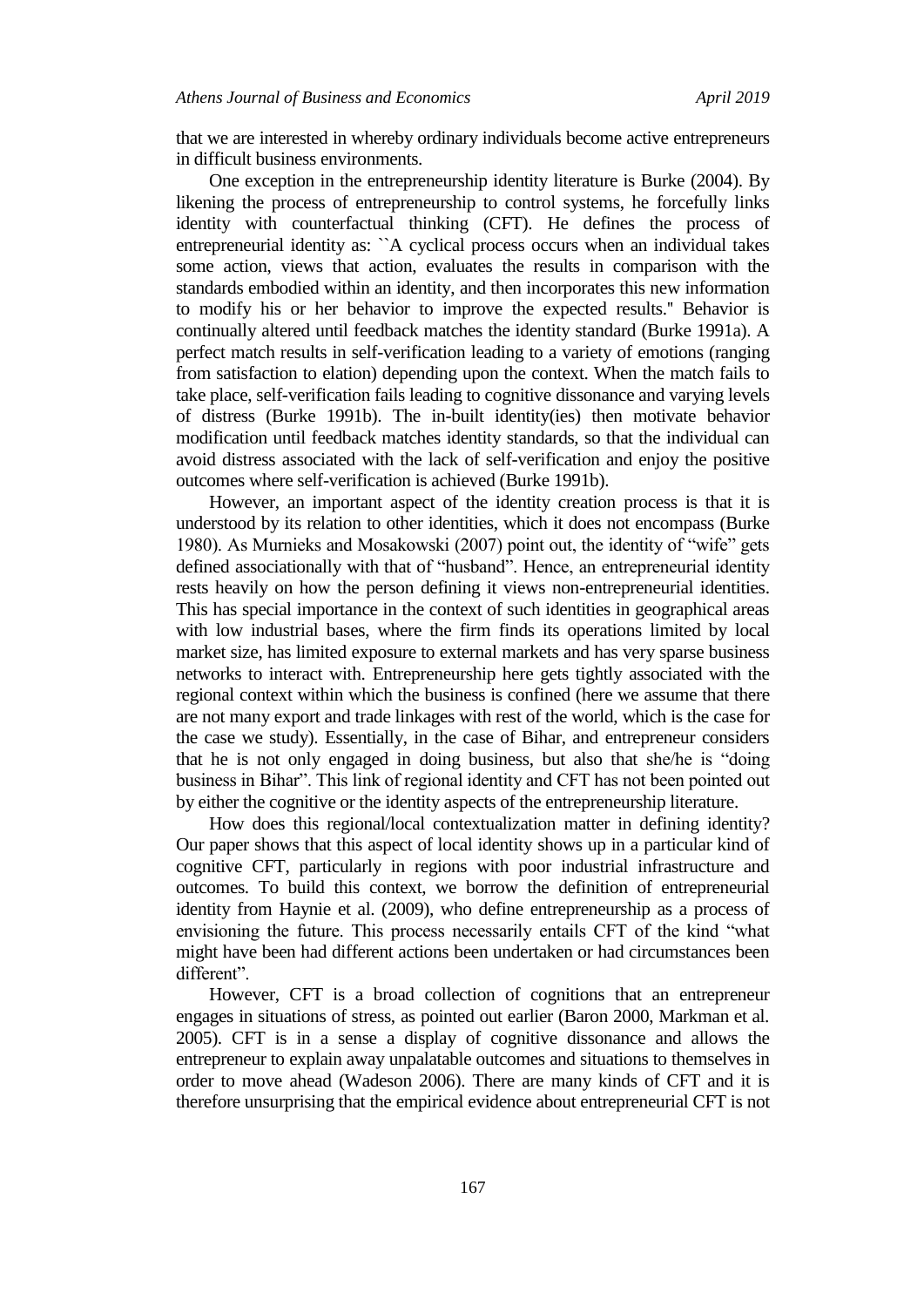conclusive. While some researchers (Baron 2008, 2000) show that entrepreneurs do not engage in as much CFT as non-entrepreneurs, Gaglio and Katz (2001) and Gaglio (2004) in fact show that entrepreneurs have very complex thinking processes and engage in significant CFT. It is at this point in the literature that we start working by picking up a very precisely defined type of CFT, which is linked to an entrepreneur"s regional identity and show its effect on behavior which we again define narrowly as entrepreneurial risk perception, which papers such as Sitkin and Pablo (1992) and Sitkin and Weingart (1995) show are crucial in risktaking behavior of entrepreneurs.

## *Contribution to the Literature*

Our contribution to the literature on entrepreneurship is two-fold. First, we provide a linkage between the identity and cognitive approaches to entrepreneurship by explicitly demonstrating the existence of a locational-identity based counterfactual thinking (CFT) that entrepreneurs engage in. CFT collects all varieties of coping mechanisms that are a part of the cognitive process of entrepreneurial decision-making. We model a particular category of CFT that derives its expression from the regional identity of the entrepreneur in the form of "had I not belonged to this region, I would not have done business here" thus relieving some of the cognitive distress due to non-performance. Whereas the identity literature has exclusively focused on the question of who the entrepreneur thinks she/he is in relation to her/his roles, we extend the identity issue into the cognitive process as reflected through CFT.

Second, the literature on CFT presents ambiguous results, with one branch clearly pointing to lack of CFT among entrepreneurs (Baron 2008, 2000) relative to non-entrepreneurs and another pointing to the presence of complicated CFT among entrepreneurs (for instance, Gaglio and Katz (2001)). We resolve this paradox partially by pointing out that rather than a quantitative absence or presence of CFT, our data reveals that the quality of this kind of cognition changes over the life-cycle of entrepreneurs. We find relatively novice entrepreneurs answer the question "would you have done business in Bihar had you not been native to the state" with a strong negative answer, experienced entrepreneurs in fact respond with a positive response (they would do business in the state of Bihar even if they were not native to the state). That experience matures an entrepreneur and changes the nature of cognition of the entrepreneur is also captured through a lower perception of risk for experienced entrepreneurs. Locational-identity based CFT is positively correlated with the cognitive perception of risk in our data. Further, we point out the channel which has the potential to mitigate the negative affect related to uncertain business outcomes. It is not policy variables such as government subsidy or business specific factors such as line of business, land size, access to institutional finance or inherited factors such as father"s profession. We find membership in business associations, which are symbolic of the ties to business networks (Munshi 2010) is positively correlated with risk perceptions and hence CFT. Our argument runs along the following lines: Given that industrial outcomes have been stymied for a long period of time and that many businesses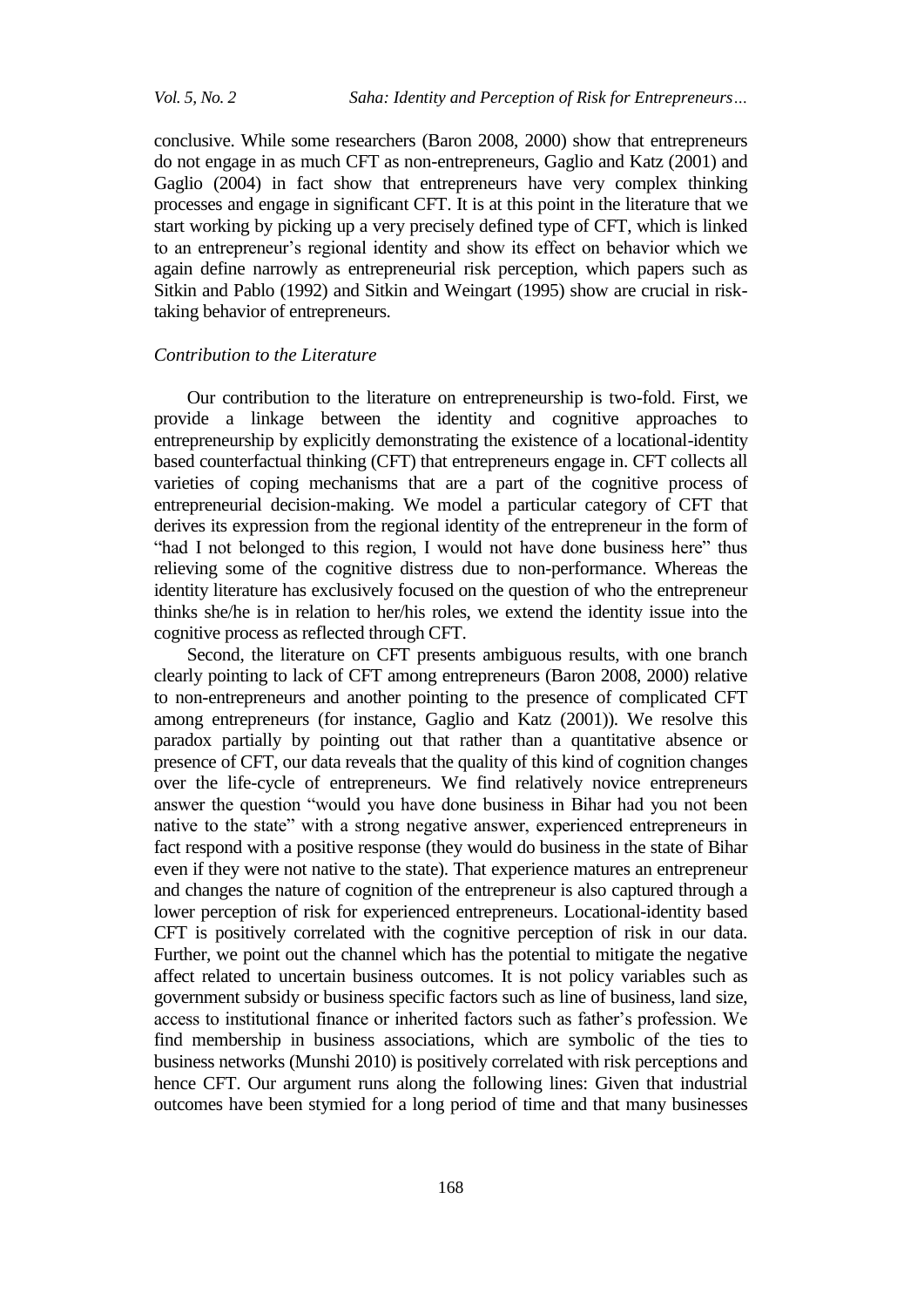have not been able to expand in Bihar, a novice expresses her/his frustration of low business outcomes by ascribing the blame to being tied to the immediate context of Bihar rather than personal non-performance. As an entrepreneur gains experience despite being constrained to operate in the same region with low industrial achievements, his CFT changes from negative to positive and risk perception goes down. This is exhibited by the behavior of becoming members of more business associations. Potentially, entrepreneurial identity starts out as a selfconcept for a novice and over time assumes an identity mitigated by social norms and expectations, such that a non-entrepreneur (with negative locational-identity based CFT and risk perception) becomes an entrepreneur with experience with access to many business networks (with positive locational identity-based CFT and risk perception). We find Podoynitsyna et al. (2012) have explored the same issue from the dimension of mixed emotions in cognitive appraisal (we explore this through CFT). Their research also concludes that negative affect emotions change to positive ones along with changing risk perception as an entrepreneur gains experience. We surmise that it is incorrect to conclude either that entrepreneurs systematically disengage with CFT or otherwise. This cognitive process varies over the life-cycle of entrepreneurship, leaving clear implications for industrial policy that we discuss later in the paper.

## **Methodology**

l

#### *Research Design*

We derive our estimates of CFT and risk perception through an empirical exercise using a primary survey among formal registered units (partnerships as well as limited liability companies for a total of 76 units) in Bihar in 2016-17 as part of an IGC-funded project "Study of the Food Processing Sector in Bihar". There is no published literature attempting this exercise for Bihar and there are many difficulties in contacting individual entrepreneurs through surveys (for instance Munshi (2010) details the difficulties of surveying entrepreneurs in the diamond trading and polishing industry).

We selected the food processing industries for conducting our survey, as Bihar has a natural input advantage in terms of agricultural raw materials<sup>2</sup>. Our choice of industry was corroborated in the survey, where entrepreneurs uniformly identified the input advantage of Bihar for food processing. Our sampling method is based on snowball sampling, as discussed in Noy (2008) and Newman (2018). This sampling technique is non-randomized and appropriate when the population is not known with certainty (for example, for hidden samples and networks). It is impossible to note at a point in time the total number of functional units unless the scale of the survey is very large, such as the ASI (Annual Survey of Industries). Given continuous entry and exit, exact data on the population of functional units is a rough estimate. The primary reason is that there is no legal restriction on an

<sup>&</sup>lt;sup>2</sup>Successive Economic Surveys of the State of Bihar reveal the comparative sectoral advantage of food processing due to abundance of agricultural raw material available in the state.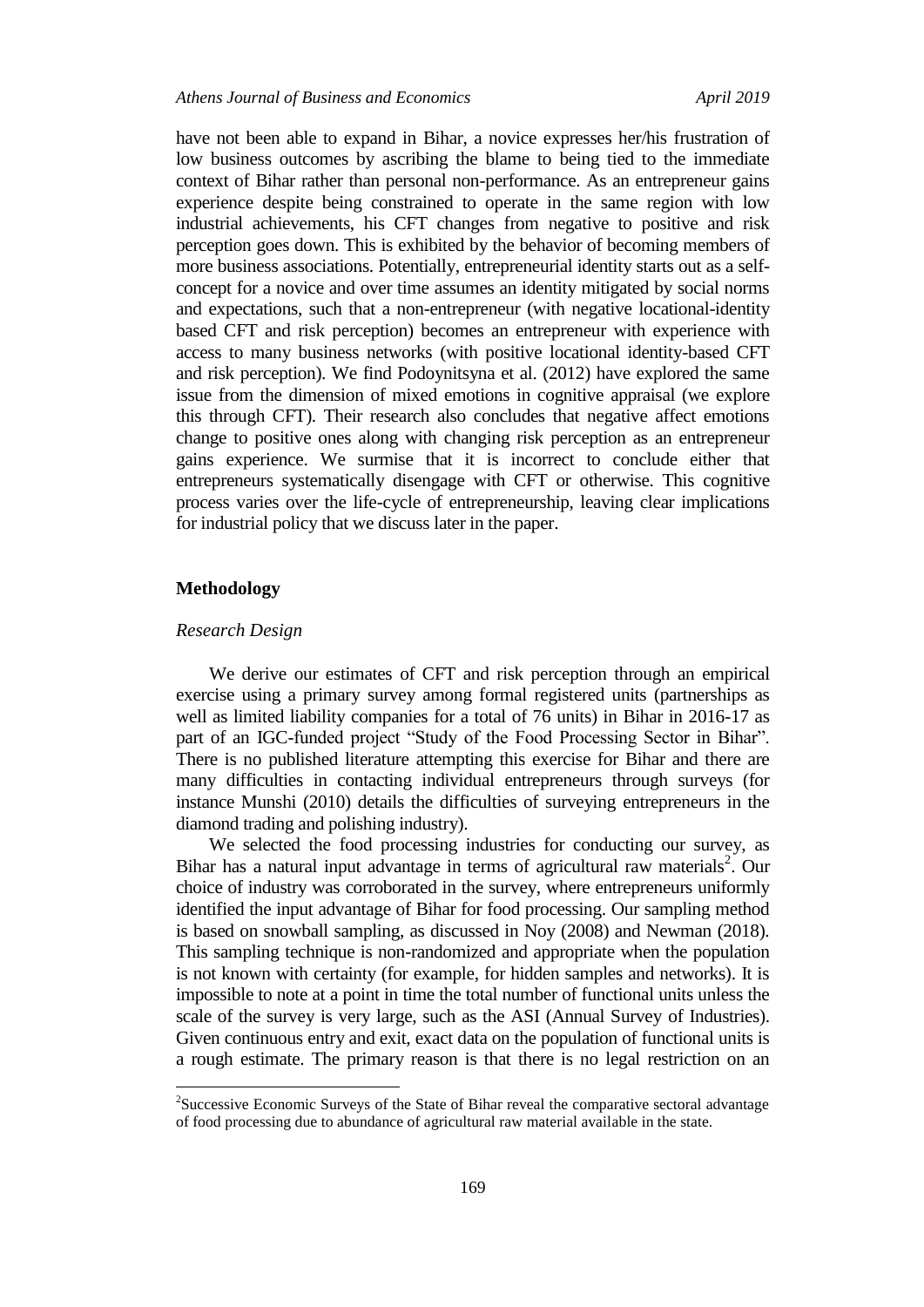exiting firm to inform any authority that it is leaving business in any state in India. Lack of an industrial exit policy has exacerbated this problem. This problem apart, we found in our initial interactions with one of the prominent business association in the state (Bihar Industries Association (BIA)) that no individual entrepreneur would be forthcoming in their interviews unless given a proper reference for the surveyor, similar to the problems mentioned in Munshi (2010). While the diamond industry is by nature secretive, we presume it is the problematic history of the state in terms of law and order as discussed earlier that leads to reluctance on the part of the entrepreneur to reveal attitudes and business practices unless certified through proper agency.

With permission of the state government of Bihar, the Program Management Agencies  $(PMAs)$ <sup>3</sup> and the BIA, we snowballed our sample from an initial source (with the BIA) and increased our sample size through referrals to friends and associates, ensuring a decent sample size across various sub-sectors of food processing. Our method also helped us identify some recently exited enterprises to include in our sample thus ensuring heterogeneity in units' operational status. The disadvantage, of course, is that it would be difficult to gauge population estimates from our sample. However, given that we have ensured the Fisherian principle<sup>4</sup> of heterogeneity in samples, we believe that our sample estimates are close to the population estimates. In fact, we show that the missing middle size that is present in our sample is present in the population as well, which gives us confidence that our sample is representative of the population.

We conducted a mixture of telephonic and face-to-face interviews of entrepreneurs mostly from several districts in Bihar (such as Muzaffarpur, Patna, Gaya, Nalanda and Hajipur etc.). Two of the units surveyed resulted in managerial interviews and not that of the original entrepreneurs and hence were not included in the final sample for understanding perception of risk.

Our interest was to study the indigenous firms of Bihar, our strategy was to interview firms with production facilities in the state and not simply marketing their products, Given the large domestic consumption market, initial discussion with the business associations indicated that this risk is not as large as the risk of starting a business for established units. Of course, many small units have also indicated that marketing their product is a challenge in the local market. As we want to correlate the total risk of doing business with incentive policies for manufacturing, we have selected only those units which are engaged not only in marketing but also have production facilities within the state. Another related caveat is that the food processing industry has a long supply chain that extends from production to services. We have ignored the latter set of enterprises (such as restaurants serving processed food) from our sample, as risks involved in the physical production supply chain is very different from those in services (for instance, the World Bank Enterprise Survey uses different survey instruments to

 $\overline{a}$ 

<sup>&</sup>lt;sup>3</sup>These agencies have been instituted by the state government for professional management of investment projects, particularly for helping the entrepreneur arrange necessary documentation and other proof for application for subsidies from the government.

<sup>4</sup> Fisher RA (1939) Student. *Annals of Eugenics 9*(1): 1-9.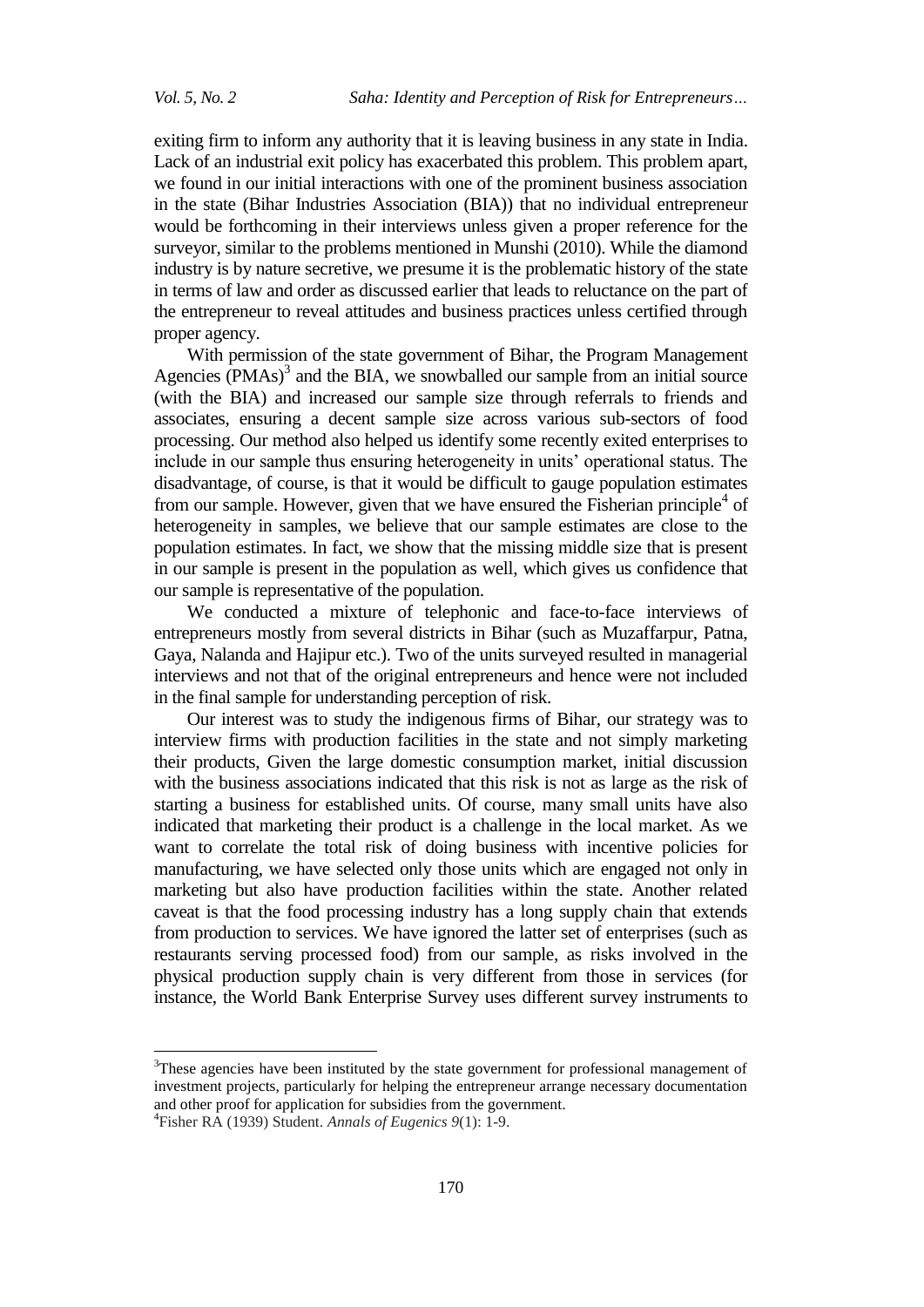sample enterprises across different countries mentioning this issue of differential business structures in services and manufacturing).

#### *Defining Risk Perception and CFT in Entrepreneurial Identity*

As investment behavior and industrial outcomes are driven by perception of risk, rather than objectively measured risk, we focus on the variable of perceived risk. As mentioned earlier, we define the perception of risk in doing business as combination of production, marketing and security of property challenges that adversely affect profits. We do not segregate between different types of business risk, rather the total risk in operations (as a combination of production, marketing and protection of investment). We measure risk perception through two instruments:

- (i) *as a single variable that adversely affects profits of the enterprise:* we measure this in two ways: one, as a direct scale measure of risk perception and second as a categorical variable with two categories (low risk and high risk). The first is a scale measure of perception of total risk for an entrepreneur. It is measured on a scale of zero to five, with zero reflecting very high-risk perception and 5 reflecting minimal risk perception. The categories 1 and 2 reflect high risk perception (value less than or equal to the average of 2.5) and low risk perception (value greater than 2.5) respectively. The cut-off of 2.5 is based on the mean value from  $N=72$ valid responses for this question. We refer to this categorized measure as the ``risk code''.
- (ii)*through a location-specific counterfactual:* as a Bihar-specific issue that would not be present, had the entrepreneur been operating in another state. We asked the entrepreneur whether he/she would do business in Bihar had he/she not originated from Bihar and was an outsider. This second measure is intended to understand how much of a pure input advantage in food processing that an entrepreneur perceives, to the extent that he/she would find it profitable to enter Bihar to set up operations even if his origins were outside Bihar. This measure (we term it counterfactual) is categorical, the categories being ``yes'' (entrepreneur would do business in Bihar even if from outside Bihar), ``no'' (entrepreneur would not do business in Bihar if a native of the state) and ``uncertain'' (entrepreneur is uncertain about his/her choice). This measure captures CFT present in entrepreneurial identity arising from a location-specific factor.

Given the history of problematic governance in Bihar prior to 2006, we feel the second issue is very important as it reflects on the safety of investments, a primary driver of ease of doing business expectations and gains importance for deriving appropriate industrial policy implications.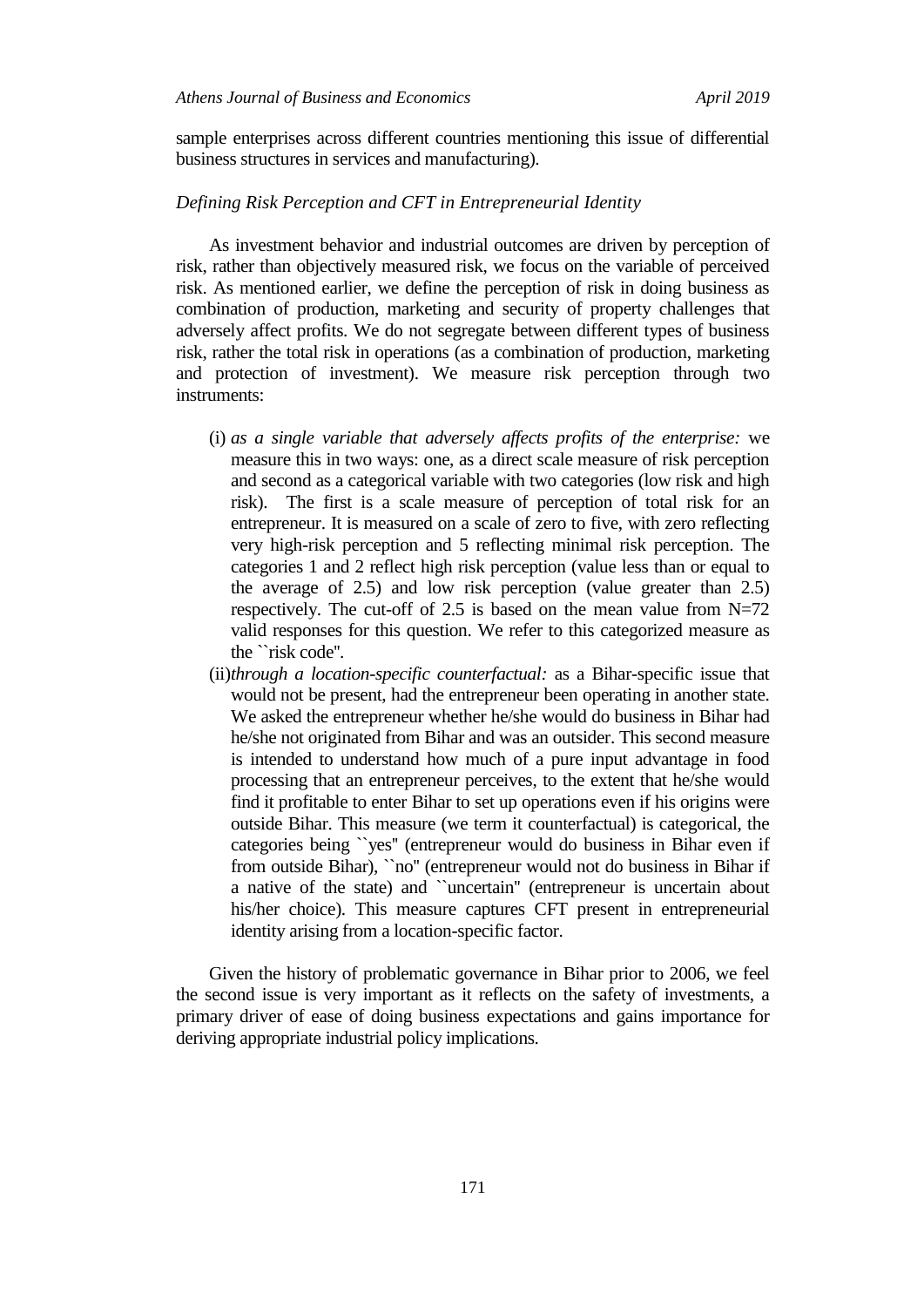#### *Development of Empirically Testable Hypotheses*

There are two ways to understand outcomes in the food processing sector from a micro-agency perspective. Ceteris paribus the institutional and unobservables, outcomes can be observed from the functional efficiency of the enterprise as well as from an individualistic entrepreneurial ability perspective. The latter, though more of a socio-anthropocentric study of entrepreneurship, matters a lot when the industrial bases as well as institutions for industrialization are low and weakly developed as is the case for Bihar. The former approach, which can be understood from an efficiency analysis (in the sense of output per unit of input provided), is more along the lines of traditional economic analysis.

The other measure more reflective of entrepreneurial ability is experience of the entrepreneur, where experience is meant to capture exposure to all activity (such as trading) related to business prior and during the period of enterprise activity as revealed during the interview. This variable can take a value higher than the age of the unit given our definition of experience.

The importance of experience in enabling entrepreneurship is becoming increasingly clear in the literature, particularly trading experience such as Munshi (2010). Trading creates a human capital in the form of knowledge of supply chains as well as a clear understanding of the nature of the business as well as consumer mindsets apart from creating the necessary wealth for moving on to the next stage of business: entrepreneurship, where the trader becomes an independent operator thereby becoming the residual claimant of risk, which she/he could avoid through fixed payment trading contracts.

In our study, we test for both; whether prior experience correlates to entrepreneurial aspirations (which are also indicative of the wealth-creation potential of trading activity) as well as informational advantages of experience which should be reflected in risk perceptions. The former is more along the lines of existing literature, whereas the latter is our addition to understanding the genesis of entrepreneurship through the lens of perception of risk.

Both these aspects of entrepreneurial functioning (efficiency of operations and outlook of business risk) are likely to be a function of whether entry into business is due to self-interest or due to existing family concerns. Inheriting land and business operations reduces the burden of starting a new business. However, familial involvement through financial or managerial participation is indicative of informality of operations, without the involvement of management professionals hired from outside the family to incorporate best business practices into daily operations.

Interestingly, though 17 entrepreneurs note the latter as the reason for business entry, continuous engagement of family members in various aspects of enterprise operations have been mentioned by almost all the remaining 59 entrepreneurs. None of the units are listed on stock exchanges and a few began as limited liability partnerships  $(LLPs)^5$ , with equity participation from various family members. Majority of these operations involve family members in

 $\overline{a}$ 

<sup>&</sup>lt;sup>5</sup>Five units continue to be LLPs.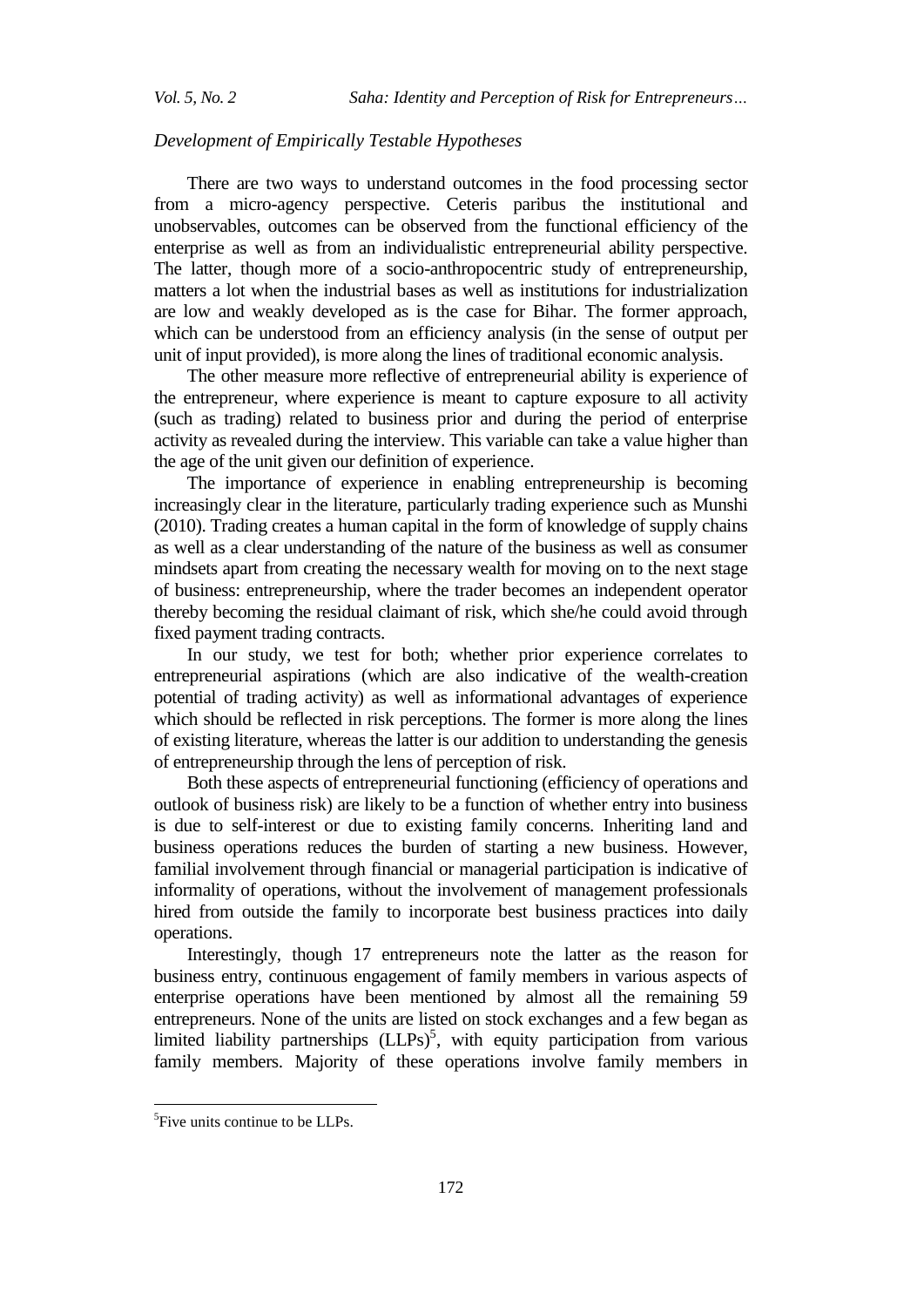managerial positions and the distinction between profits earned from the business and personal income is blurred and fungible<sup>6</sup>.

In terms of methodological approach towards understanding drivers of entrepreneurial perceptions, we abandon the efficiency-based approach such as Stochastic Frontier Approach (SFA) or Data Envelopment Analysis (DEA) in preference for a direct description of risk perceptions and their potential contributors. The primary reason for not adopting an SFA or a DEA technique for capturing efficiency at the level of the food processing sector level (encompassing the six selected sub-sectors) is that this methodology is not amenable to multiple sub-sectoral pooling of units. Efficiency drivers for rice milling (dependent on technology employed therein) vary significantly from that for cold storages. Hence, there is no meaningful way to capture the overall efficiency of units in food processing. If we restrict ourselves to the sub-sectoral level, either SFA or DEA will not be very robust as some sub-sectors have very few observations (such as four units for dairy).

Given our research objective, our testable hypotheses are:

H0. *Entrepreneurial identity generated by domicile state of the entrepreneur (measured through a location-specific counterfactual) is reflected in her/his risk perception.*

This test corroborates that our scale measure of risk perception (also captured through the two categories of risk code) captures the same concept as captured by the counterfactual. If we establish this hypothesis through our data, we can claim that CFT in entrepreneurial identity is captured through their perception of risk in industrial contexts similar to Bihar.

*H1. Risk perception and CFT is not constant for different cohorts of entrepreneurs.*

*H1a. (Business Specific Linkage) Risk perception (and CFT) is a function of the specific sub-sector in which the entrepreneur operates.*

*H1b. (Resource Specific Linkage) Risk perception (and CFT) varies according to enterprise size, land holding and access to finance.*

*H1c. (Policy Linkage) Risk perception (and CFT) varies according to government subsidy.*

*H1d. (Attribute Specific Linkage) Risk perception (and CFT) varies according to father's occupation or entrepreneurial experience.*

The purpose of this hypothesis is to reconcile the two contrasting results in the cognitive literature on entrepreneurship, one of which claims that entrepreneurs do not engage in significant counterfactual thinking as compared to a nonentrepreneur whereas the other claims significant CFT among entrepreneurs. We check for differential CFT among different types of entrepreneurs, where the segregated classes are based on either business-specific reason (sub-sectoral

l

<sup>&</sup>lt;sup>6</sup>Informality in operations is evident as the accounting of books is done by the entrepreneur herself/himself as she/he is a Chartered Accountant (as was the case with at least three units).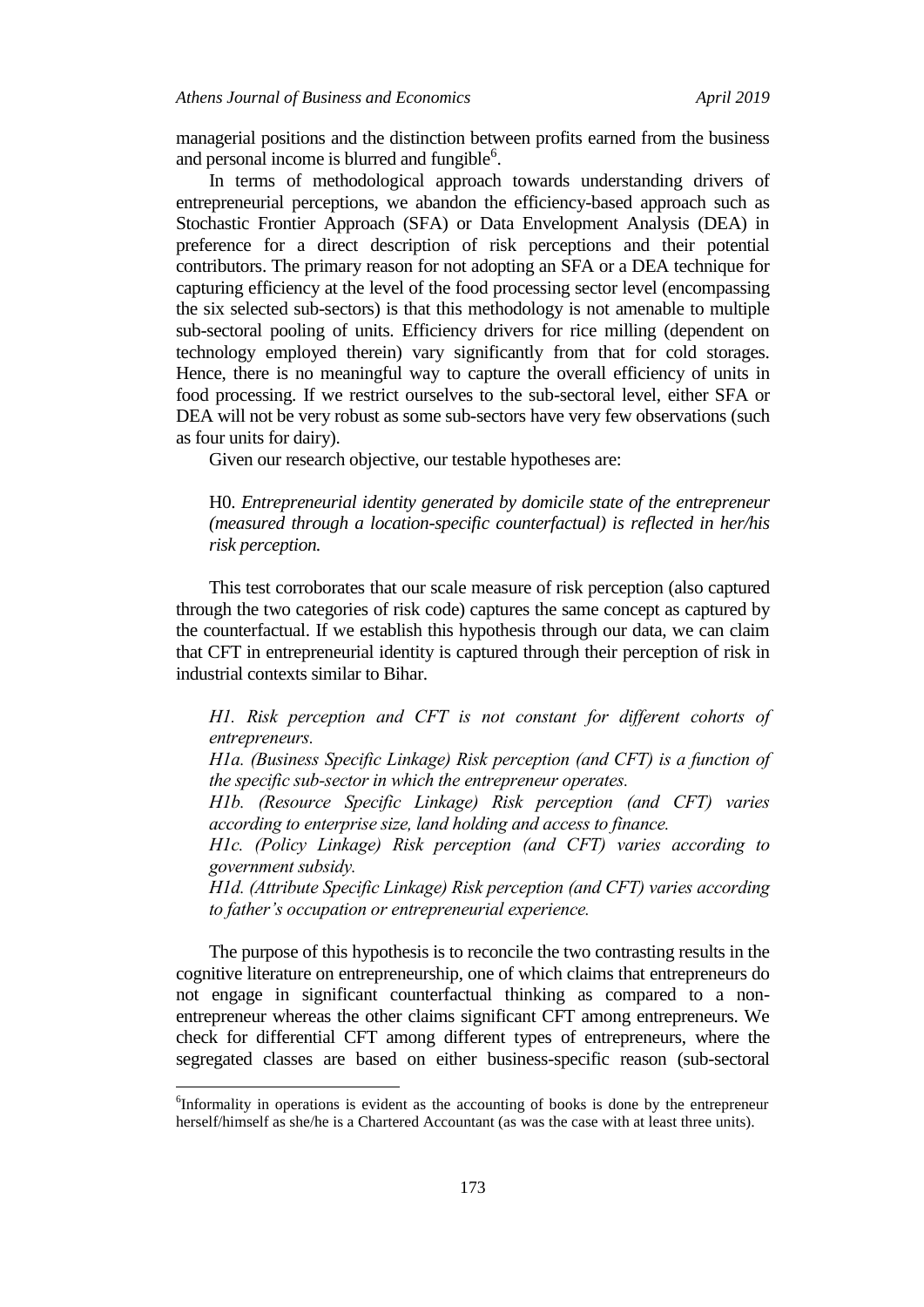*Vol. 5, No. 2 Saha: Identity and Perception of Risk for Entrepreneurs…*

specificities of operations resulting in differential technological and business cycle risks), resource-specific conditions such as enterprise size, land and access to finance, policy conditionings measured by access to government subsidy or entrepreneurial attribute specific linkage such as gender, family influence (measured by father"s occupation) and experience.

## **Results and Discussion**

## *Sample Description*

The distribution of units in our sample is shown in Table 1.

**Table 1.** *Distribution of Various Units in Primary Survey for Food Processing in Bihar*

| <b>Enterprise Type</b>            | Number of units sampled |
|-----------------------------------|-------------------------|
| Cattle/Poultry Feed (maize-based) |                         |
| Cold Storage                      |                         |
| <b>Rice Mills</b>                 | 1 C                     |
| Honey-based                       |                         |
| Dairy                             |                         |
| Others                            |                         |
| Total                             | 76                      |

*Source:* Author*.*

To capture functional diversity and explore efficiency of units, we include in our sample not only mature units across sub-sectors, but non-functional units (closed as well as yet-to-start-operations) in our sample. We also have a variation in terms of maturity (units less than one year old we term nascent and more than one year as mature). Not only does this help us avoid survival bias in our sample, it also helps us correlate outcomes with risk perception, which was our primary objective for conducting the survey. Of the total 76 units, the majority 61 are functional and mature units, whereas 8 units are nascent (less than a year old), 2 units are in a planning stage (production yet to begin) and 5 units are nonfunctional and in various stages of exit.

*Note that none of these businesses are exporters and their marketing is limited to consumers within the state of Bihar.*

## *Variable Description*

*Size of Enterprise:* Note that around 60 per cent of the sample report an initial cost (including land, machinery and plant) less than 0.7 million USD in current prices (characterized as small units by the Ministry of Micro, Small & Medium Enterprises, Government of India). The remaining 40 per cent of the sample have project sizes less than 7 million USD in current prices. Only two functional units (both in dairy processing) have a project size of 17 million USD in current prices. The pattern of many small and few large comes out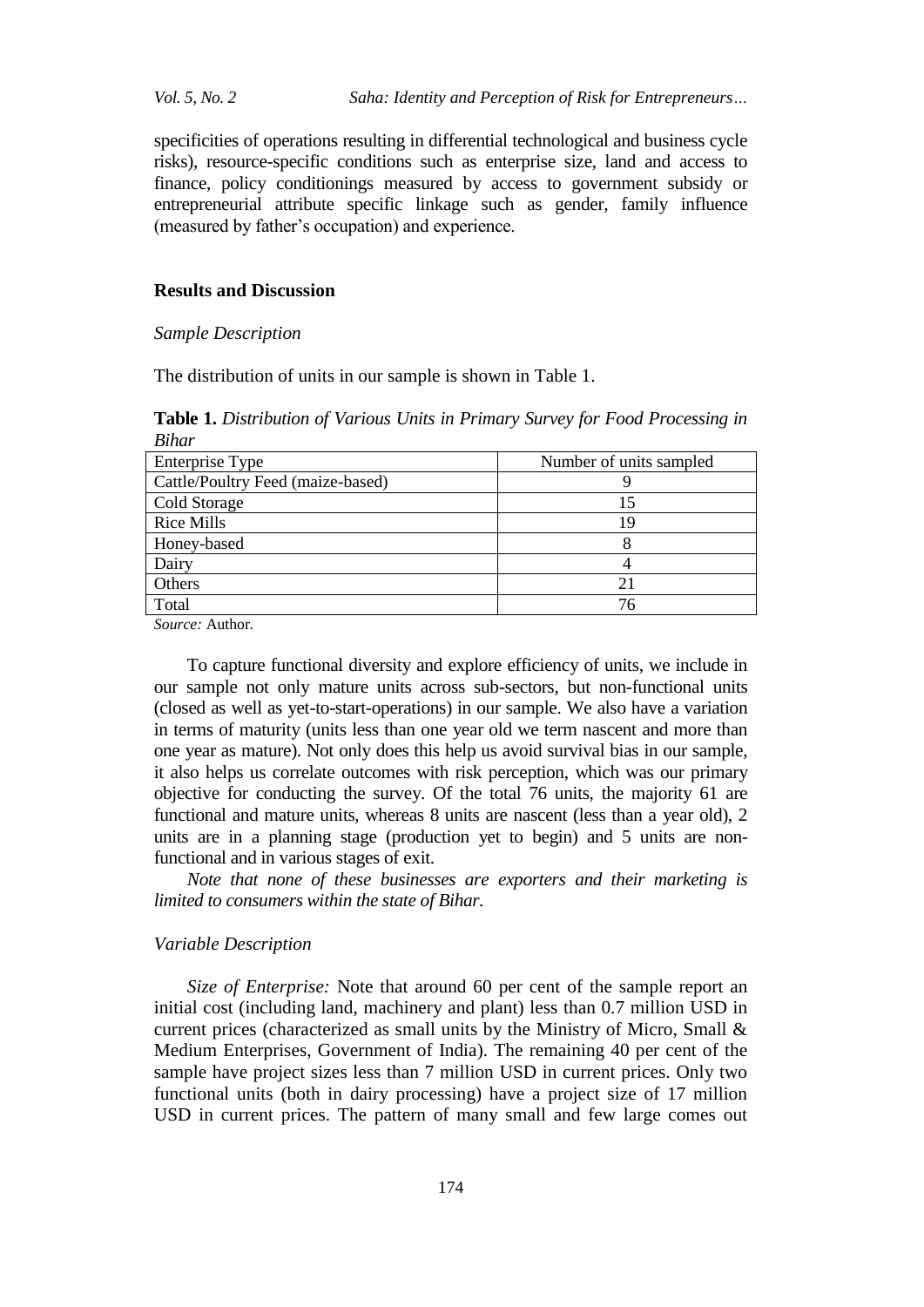through other measures as well, such as land size (majority with less than one acre of land and a minuscule with over 50 acres). While this comforts us that our sampling strategy (though non-random and conducted with the specific purpose of identifying networks of entrepreneurs) does reflect the pattern in secondary data, this is anything but the picture of a healthy industrial scenario.

*Education and Age:* Our data has significant variation built in for parameters such as age and education. The average age of the entrepreneur in our sample is 45.4 years, with a large age variation from 21 to 72 years. The lowest education qualification is a Class X (4 individuals) ranging right up to doctoral degrees (3 entrepreneurs) and professional qualifications such as Chartered Accountancy (1 observation) and MBA from universities in India and the UK (total 10).

*Entrepreneur Origin:* However, there is much lower variation for origin of the entrepreneur. We define an indigenous entrepreneur as one whose last three generations have been in Bihar. Sixty four of the 76 sample points are indigenous entrepreneurs. Being in the local conditions matter, as majority interviewed mentioned that they are doing business in Bihar because ``they are from Bihar" and in fact, as our later observations show, display skepticism as to whether they would do business had they been outsiders.

*Women Entrepreneurship:* Similarly, we have very few women entrepreneurs (only eight women with relatively small projects (other than a wheat milling plant)). Low female entrepreneurship, despite special incentives in successive industrial policies of the state, is reflective of the overall low human capital outcomes (education, skilling, work force participation). For most of the women interviewed, their entrepreneurial income is seen as an additional input to total family income and not an essential component of financial buoyancy of their families. This possibly translates to lower risk perceptions among women in our sample, as they have an easier outside option.

*Main Cost Component:* The main cost component for the enterprises was the fixed cost of plant, machinery and civil works (for more than fifty per cent of the sample) followed by the running cost of electricity. Only six enterprises mentioned the fixed cost of land as the most important component of setting up business operations. While there is some sub-sectoral pattern in the cost component (cold storages mention electricity as the main source of expenditure, whereas some rice mills consider the variable cost of paddy input as the highest cost component), the pattern is to be understood with the age of the unit, as many of the older establishments have already amortized their fixed costs, and are more concerned about variable costs of operations.

*Father's Occupation:* Exposure to business activities through father's profession helps in forming attitude to business prospects and risks. In our sample, there is some variation regarding this, with 27 entrepreneurs reporting that their fathers were either in same/unrelated business or involved in trading activities and 16 others mentioning that their fathers were either farmers owning land or zamindars (landowners). The remaining 33 entrepreneurs report diverse professions for their fathers (ranging from professors to government employees to mukhiya) mostly in the service sector. It is interesting to note that though the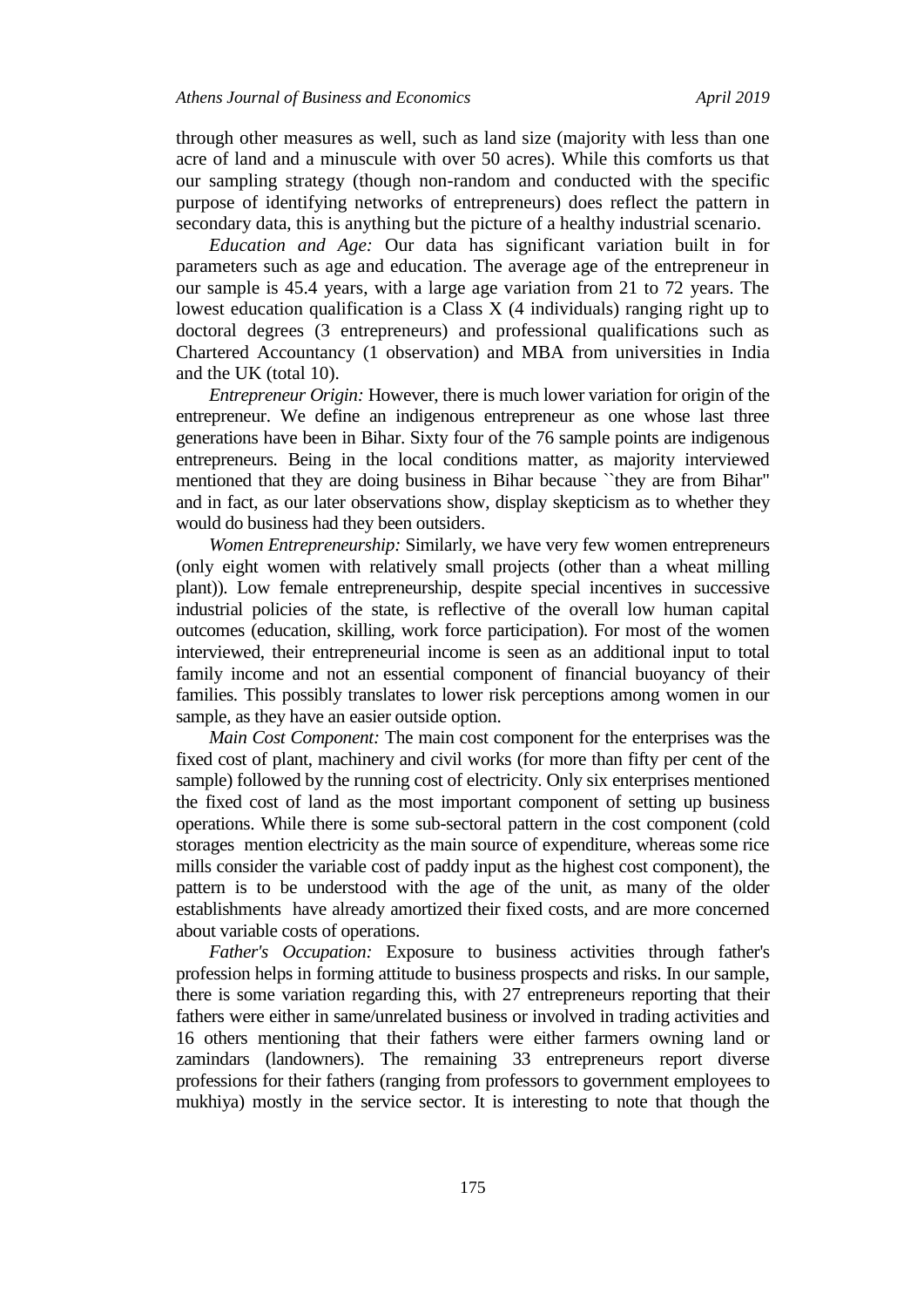majority of the sample mention self-interest as the reason for doing business, majority of the father's profession was unrelated to business.

*Type and size of land:* Related to the earlier variable is ownership of land or rather, the type of land on which the unit is established. Half the samples have put up their manufacturing on their own land, which they have leased to the unit. Among the remaining 38, the majority of 28 have leased land from the BIADA (Bihar Industrial Area Development Authority). Given the increasing circle rates due to pressure from the demand side, the latter option has become extremely expensive. According to some of the older establishments, setting up operations on BIADA land with current lease rates would make operations financially unviable.

Land size is a difficult variable, which reflects the problem of the extreme distribution of project sizes in the sample (as is the case with the population of firms in Bihar, as pointed out in the previous chapter). The mean size holding is 27.88 acres, which is small by industrial standards in India. However, the standard deviation of 199.04 is much larger than the mean and is resonant of the large variation in unit sizes.

*Membership in Associations:* Exactly half the samples do not have any membership with any of the business associations within the state, such as the Bihar Chamber of Commerce or the Bihar Industries Association. Nonetheless, they do have contacts with members of such associations, who referred them to us (due to our sampling strategy). Only six members have multiple memberships (these are old established units). As these associations, which have a representation with the government, are located in Patna, units in the distant districts do not find membership with these associations improving their lobbying power or information sources. Most of the consumption markets (for the small units) are concentrated in the local regions and are not even an all-Bihar presence; hence it is rational not to invest in these memberships.

*Experience:* We capture prior experience as traders before each entrepreneur in our sample. With 15 missing observations, the minimum and maximum years of experience is zero and forty-six respectively, with a mean of 13.26 years and a relatively large standard deviation of 10.79 years.

*Marketing:* Other than for cold storages, almost all units market their own products under their own brand names. Almost all cold storages in Bihar operate on a rental model, where the owner lets farmers store their produce in the cold storage against a rental. Most of these sell the final produce as a part of business policy; only when they are forced to when the farmer refuses to collect the stored product at the going rental due to price reductions in the market. Few exceptions are in Nalanda, where the cold storages store flowers which they sell to tourists and in Hajipur, where the owner sells unbranded apples in cartons to buyers in Delhi. However, in terms of using modern retail marketing channels such as online platforms, only two entrepreneurs mentioned that they are considering these options to diversify marketing risks.

*Business Outlook (Strengths and Challenges):* We asked the entrepreneurs to identify the top two factors that are the strengths and challenges for the subsector that they are functioning in. We asked this question in terms of overall macro variables which affect all units, and not their own business operations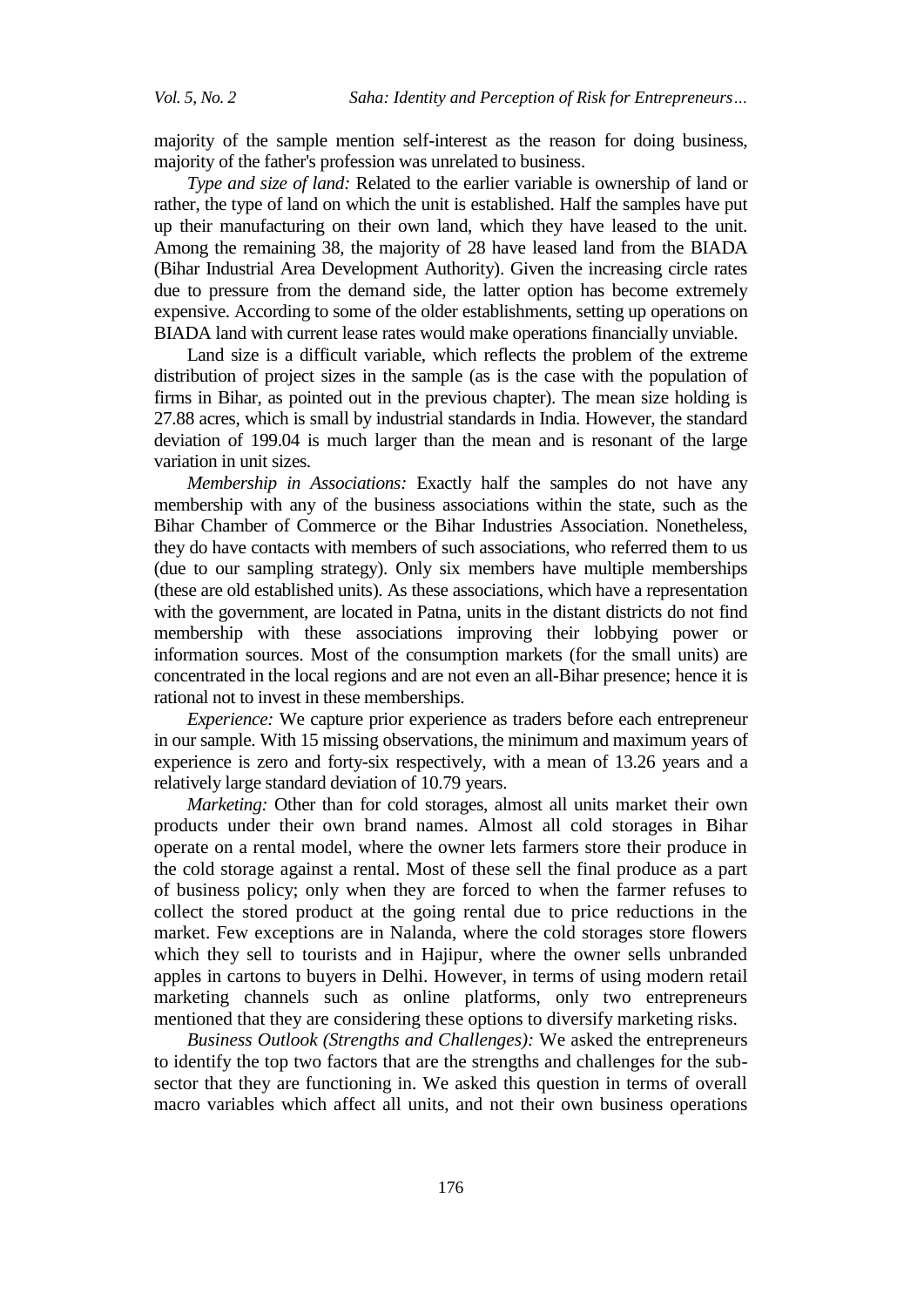alone. This helps us capture what an individual entrepreneur perceives is the overall challenge as well as advantage of doing business in their line of activity. This variable helps us capture shared vision and goals at the subsectoral level among entrepreneurs.

Interestingly, there is no uniformity in business outlook in terms of challenges, even within our small sample. Among the important problems are: corruption and law and order, availability of land, inadequate infrastructure (either absent or very poor Industrial Area, identified by entrepreneurs in districts further away from Patna/Hajipur), inadequate information and policy thrust and finance.

However, in terms of sub-sectoral strengths, there was uniformity in responses: abundant raw material resources, large local demand (low competition other than for rice mills) and no labor trouble. It is difficult to create an index from the responses, particularly for challenges, as some of the responses are unique and not shared by any other respondent (for instance, declining productivity of fruit yields (litchi) due to inadequate research and development).

## *Test of Hypotheses*

At the outset, note that three entrepreneurs are multi-plant and multi-sector (one of them has three separate units), which we count as individual responses for our analysis, as we ensured during our interviews that the responses be catered to for each unit separately. However, for the risk perception variables, there is a duplication of observations (as we find no variation in these responses across units for an individual entrepreneur). We also have some non-responses for the counterfactual variable, so that the valid no. of observations (N) for our study is 71. While it is understandable that the counterfactual variable is slightly harder to mentalize, we have remarkably consistent answers, showing that our two measures are indicative of risk perceptions.

H0. *Entrepreneurial identity generated by domicile state of the entrepreneur (measured through a location-specific counterfactual) is reflected in her/his risk perception.*

In order to test this hypothesis, we check whether responses with a high direct risk perception (low scale measure as explained later) also answer in the negative (``no'') for the counterfactual. Results are reported in Table 2.

| Risk Code               |           | Location-Specific CFT |     |        |
|-------------------------|-----------|-----------------------|-----|--------|
|                         | Uncertain | No                    | Yes | Total  |
| Risk Code 1 (High Risk) |           | 23                    |     | 34     |
| Risk Code 2 (Low Risk)  |           |                       | I6  | 37     |
| Total                   |           | 40                    |     | $\tau$ |

**Table 2.** *Risk Code \* Location-Specific Counterfactual (CFT) Crosstabulation*

*Source:* Author*.*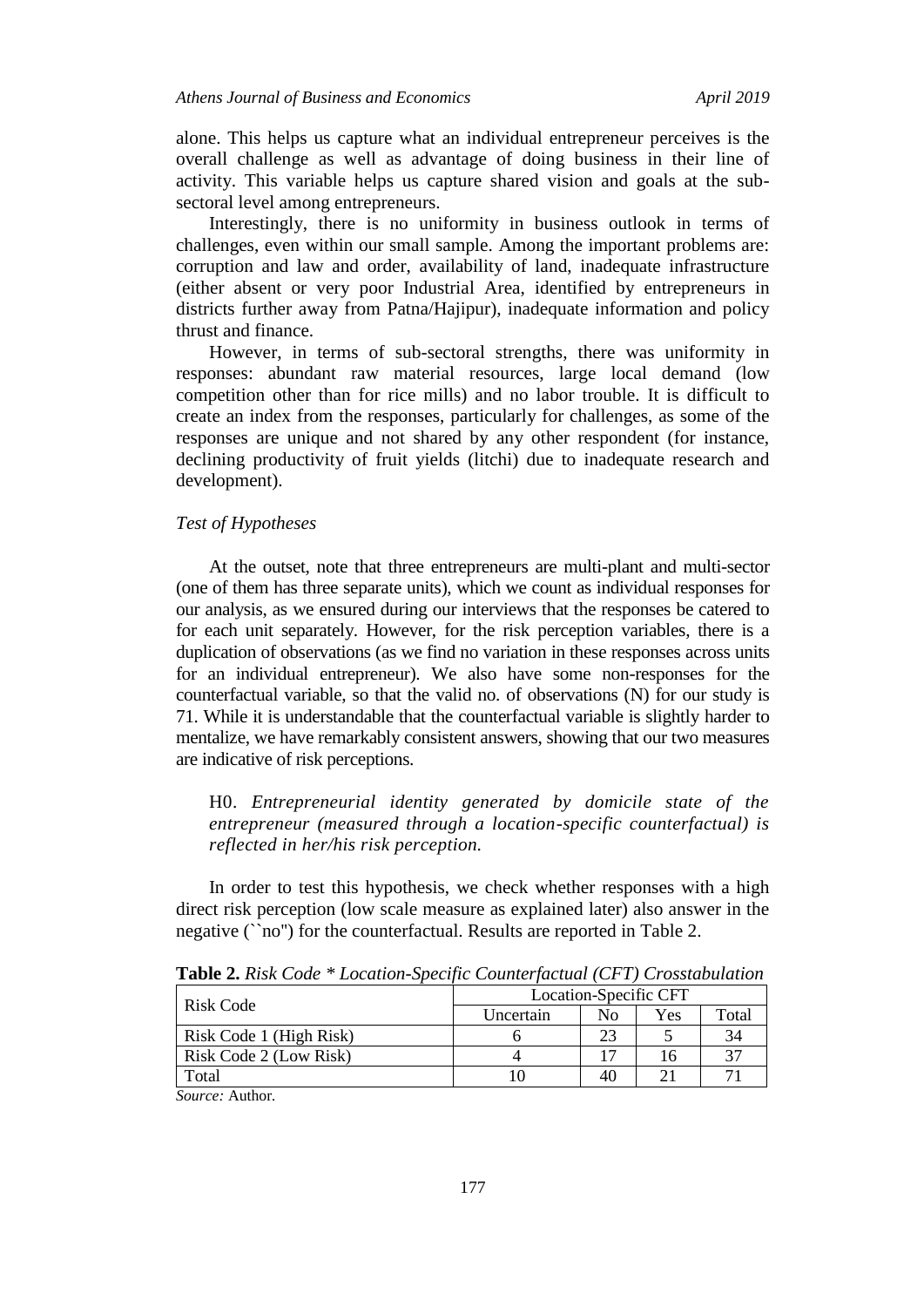Table 2 shows the cross-tabulations of the categorized risk code against the counterfactual. While the total number of responses for a high direct risk perception (34) is marginally lower than that for low risk perception (37), there is a clear correlation in the number of entrepreneurs who mention that they would never do business in Bihar if they were not indigenous to the state and entrepreneurs with a high perception of risk. Twenty three of the 34 high risk entrepreneurs answer a ``no'' for the counterfactual, which is around 68 per cent of the total high risk entrepreneurs. The percentage of low risk entrepreneurs who answer ``no'' for the counterfactual is 46 (17 out of 37 low risk responses). On the other hand, 43 per cent (16 of 37) of the high risk entrepreneurs answer ``yes'' for the counterfactual, whereas only 15 per cent of the low risk entrepreneurs (5 out of 34) give an affirmative response.

This is a clear indication of the direction of risk responses: higher perception of risk is correlated positively with a negative impression of doing business in Bihar (independent of input advantages) and vice versa.

Hence, we confirm our hypothesis H0. (that counterfactual thinking is reflected in risk perceptions).

*H1a. (Business Specific Linkage) Risk perception (and CFT) is a function of the specific sub-sector in which the entrepreneur operates.*

We find no direct evidence of any sub-sectoral pattern with risk perception. It is not the case that rice millers display a significantly high perception of risk than cold storage or other units. Hence, for the purpose of the risk assessment, we club all units together and present our central results for the rest of the analysis. This also shows that H1a. is not valid in our data: risk perception is not driven by business specific linkages defined by the specificities of nature of business.

*H1b. (Resource Specific Linkage) Risk perception (and CFT) varies according to enterprise size, land holding and access to formal finance.*

*H1c. (Policy Linkage) Risk perception (and CFT) varies according to government subsidy.*

*In our data, neither loan size (access to formal finance) nor government subsidy show a statistically significant correlation with the risk perception (scale measure). Though size of land-holding (and hence size of the enterprise) is positively correlated with risk perception (scale measure), the Pearson correlation coefficient of 0.013 is not statistically significant. Therefore, we conclude that our data does not support H1b. or H1c.* 

*H1d. (Attribute Specific Linkage) Risk perception (and CFT) varies according to father's occupation or entrepreneurial experience.*

We find experience matters for direct perception of risk. We reconvert to actual numbers (on the scale from 0 to five) for the direct risk perception measure, as experience is a continuous measure. We present in Table 3 results of the correlation between direct risk perception and experience.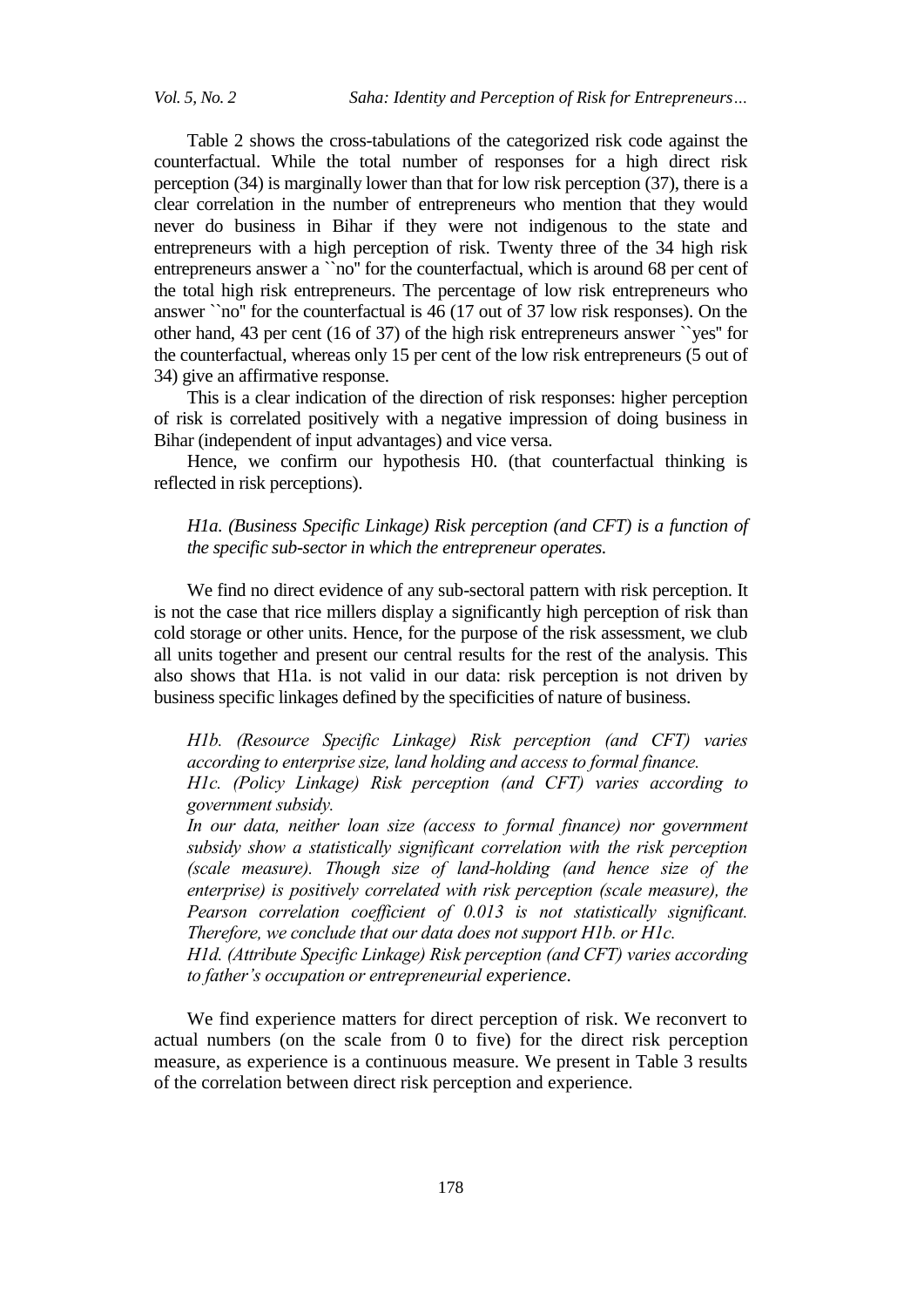|                                                                    | <b>Risk Perception</b> | Experience |  |
|--------------------------------------------------------------------|------------------------|------------|--|
| <b>Risk Perception</b>                                             | 1.00                   |            |  |
| Experience                                                         | $0.27*$                | .00        |  |
| * indicates statistical significance at 0.05 level (2-tailed test) |                        |            |  |

**Table 3.** *Pearson Correlation Coefficient between Risk Perception and Experience*

*Source:* Author*.*

Experience is positively correlated with higher values of the risk perception scale measure, which translate to low risk perception and is along the lines of existing literature (Podoynitsyna, Bij & Song (2012) and Munshi (2010)).

Investigating the manner in which experience matters for risk perceptions, we control for whether the entrepreneur belongs to a business family (and therefore perceptions of risk are inherited). We find that father"s occupation is uncorrelated with risk perception code. Rather, as Table 4 shows, we find a positive correlation of the risk perception code with membership of business associations. The higher the number of memberships, lower is the perception of risk in Table 4, where percentages are mentioned in parentheses.

| Association   | Risk Code 1           | Risk Code 2          | Total [Per |
|---------------|-----------------------|----------------------|------------|
| Membership    | (High Risk) [Per cent | (Low Risk) [Per cent | cent]      |
|               | of Total              | of Total             |            |
| Zero          | 21 [0.55]             | $17$ [0.45]          | 38 [100]   |
| One           | 11 [0.41]             | 16 [0.59]            | 27 [100]   |
| More than One | $2$ [0.33]            | 4 [0.67]             | [100]      |
| .             |                       |                      |            |

**Table 4.** *Risk Code\* Membership Crosstabulation*

*Source:* Author*.*

Clearly, higher number of memberships in associations (which comes with associated membership fees) is exhibited by entrepreneurs who are established in business and who benefit from information exchange, networking with other members and lobby the government. Therefore, our data provides support for hypothesis H1d, which differentiates between family influence and business network"s effect on perception of risk. The latter is significantly positively correlated with experience in our data, but not correlated with father"s profession, underscoring the process of becoming an entrepreneur requires access to business networks and associations, which allow access to information and mitigate risk perception. Podoynitsyna, Bij & Song (2012) find a similar result in the context of mixed emotions for entrepreneurship.

Clubbing hypotheses H1a., b., c. and d., we conclude that entrepreneurial risk perception varies according to experience in the following manner: novice entrepreneurs have a negative location-based CFT coupled with high perception of risk whereas those with more experience exhibit the opposite behavior. This leads us to confirm hypothesis H1 using our data:

H1. *Risk perception and CFT is not constant for different cohorts of entrepreneurs.*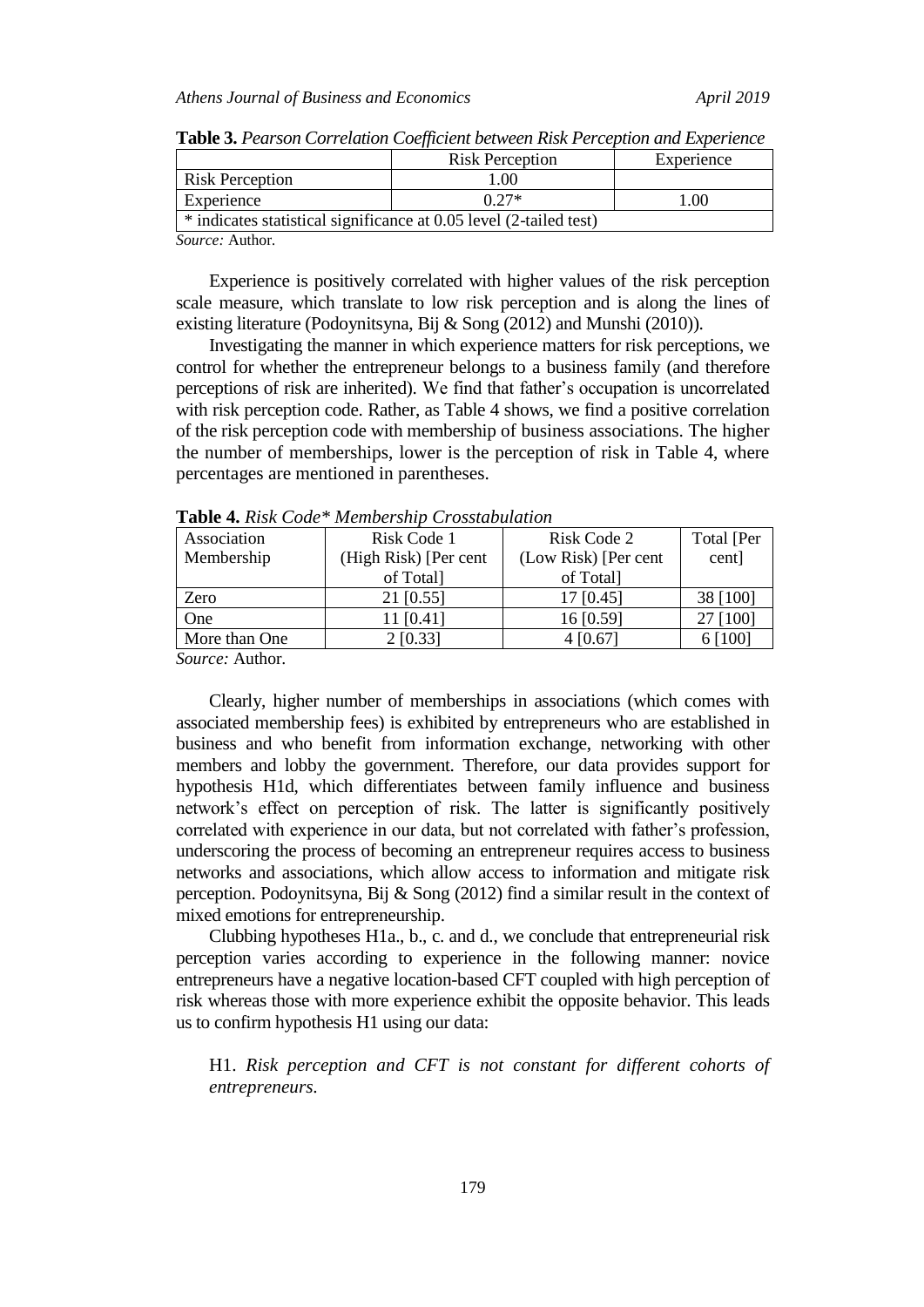#### *Test of Representativeness of Sample: Evidence of Missing Middle Enterprise Size*

Tying up with our discussion in the introduction, we mentioned the absence of a "middle size" of enterprises in Bihar, the reason being the prevalence of poor law and order conditions in the state prior to 2006 (Chakrabarti 2013). We test for this in the population of all enterprises in Bihar for 2014-15, just prior to our survey in 2016. Using secondary data from the Registrar of Companies, Patna (which has the incorporation details as well as details of authorized and paid-up capital), we find from Table 5 that the coefficient of variation of financials of all registered units exhibit very high variance relative to the mean.

| Sub-sectors in Food Processing | Coefficient of Variation  |                 |
|--------------------------------|---------------------------|-----------------|
|                                | <b>Authorized Capital</b> | Paid-up Capital |
| Dairv                          | 2.82                      | 4.35            |
| Cold Storage                   | 0.99                      | 0.91            |
| <b>Rice Mills</b>              | 2.04                      | 2.82            |
| <b>Animal Feeds</b>            | - 27                      | - 49            |

**Table 5.** *Coefficient of Variation for Financials in Selected Sectors for 2014-15*

*Source:* Authors" own calculations using data from Registrar of Companies, Patna, Bihar.

The values for coefficient of variation (standard deviation normalized by the mean) are either very close to one (only for cold storage) or greater than one (for all other sub-sectors). Noting that the values of authorized and paid-up capital are in fact strictly positive, this amount of variation in the data must arise from an extreme size distribution with many small and some large firms with a missing middle size. This non-normality in the data is reflected in our sample. Given this variability in projects by size in our sample, we show that our sample is representative of the population.

#### **Policy Recommendations**

From a policy perspective, what is most interesting is that we could not establish any relationship (be it at the level of a correlation analysis or a causal analysis) between government subsidy available to the unit or the functional status of the unit or its marketing status and perception of risk. Nor were variables related to access to finance (such as loan access, rates of interest, working capital etc.) which could significantly explain perception of risk. We stress that we measure perception of risk in our study, and do not investigate constraints to doing business. Access to finance is a well-known constraint in the functioning of a business, but the extent to which it affects perception of risk is another matter altogether.

The denouement of the nascent industrial scenario in Bihar (post-2006) is beholden to its troubled past, with mis-governance up to 2000 (Mukherji and Mukherji 2012), which gave rise to the local kidnapping industry posing ransom threats to businessmen in the state leading up to the bifurcation of the state in 2000 (where south Bihar with all its mineral resources and heavy mining-based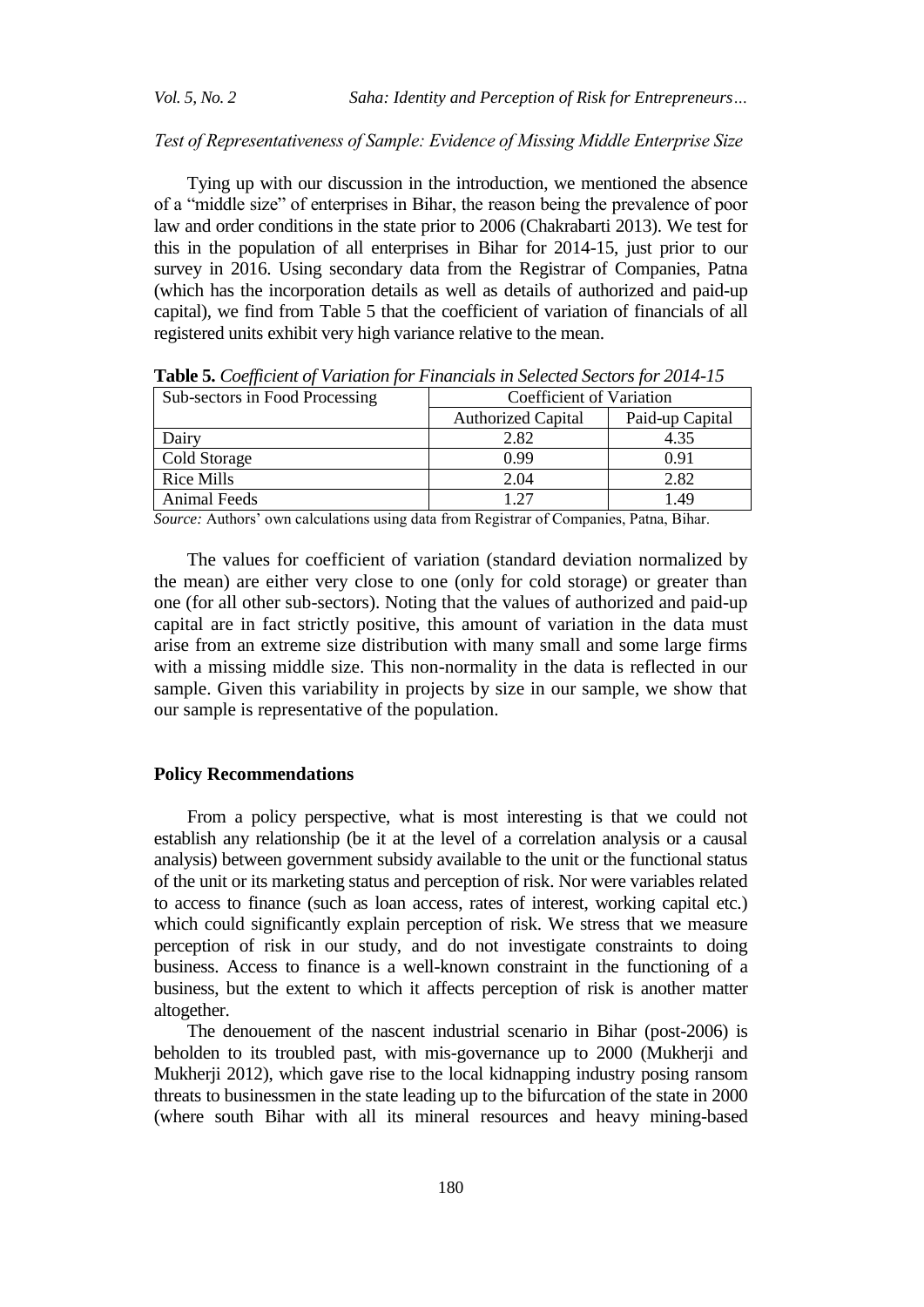industries was lost to the newly carved state of Jharkhand). The post-2000 Bihar scenario presents a sharp decline up to 2006, in terms of all macro-indicators of state performance. The interesting turnaround of the state starts with the new government, which ensured a return to law and order (putting criminals behind bars) in the state. The second term of the same government (2011 onward) has shown a similar but a somewhat reduced pace of reforms in the state. The jump in business confidence is seen in the increase in registered manufacturing year-onyear.

It is an interesting observation for us to find that some existing entrepreneurs (particularly in rice milling) are considering Assam as an alternative state for expansion of business interests and not Bihar. In this context, the second and more nebulous variable which needs to be addressed after law and order can be termed overall ease of doing business in Bihar. An existing World Bank Group report (2015) ranks Bihar a modest 21 among 32 states (Gujarat is the leading state with Jharkhand at a surprising 3rd rank, Assam with a much lower rank of 22 and West Bengal with an intermediate 11th rank). This study uses eight parameters (setting up a business, allotment of land and obtaining construction permit, complying with environmental procedures, complying with labor regulations, infrastructurerelated utilities, registering and complying with tax procedures, carrying out inspections and enforcement of contracts) to create the ranking among states. Our initial interaction with entrepreneurs reveals a picture that is consonance with this ranking, which should be much enhanced in the near future if Bihar hopes to catch up with other states in terms of industrial achievements.

For our sample with the underlying bimodal distribution, with many small units and some very large units, we do not find that access to finance explaining business risk perception significantly. Access to finance does not matter for the large units, but it does matter crucially for the small units, which on the overall cancel out in the entire sample. The same logic applies for government subsidies. In sum, the only variables which showed any systematic patterns had to do with two entrepreneurial characteristics (experience and information access (proxied by membership of associations)). For Bihar, with the presence of many small and unprofessionally managed units coexisting with some large established enterprises, the nitpicking with respect to financial incentives through policy (subsidies and incentive structures) is unlikely to yield productive outcomes. Development of strong business networks and entrepreneurial coaching and exposure to the supply chain are potential directions for industrial policy to focus on rather than keeping the focus exclusively on pecuniary incentives.

#### **Conclusions**

Entrepreneurial expectations are not formed in a vacuum. It takes into account the local conditions and projects forward. Borrowing from explanations provided in Chakrabarti (2013), Mukherji and Mukherji (2012) and responses from entrepreneurs, we conjecture that the absence of a middle size is because these firm sizes were the most easy and lucrative targets for the kidnapping industry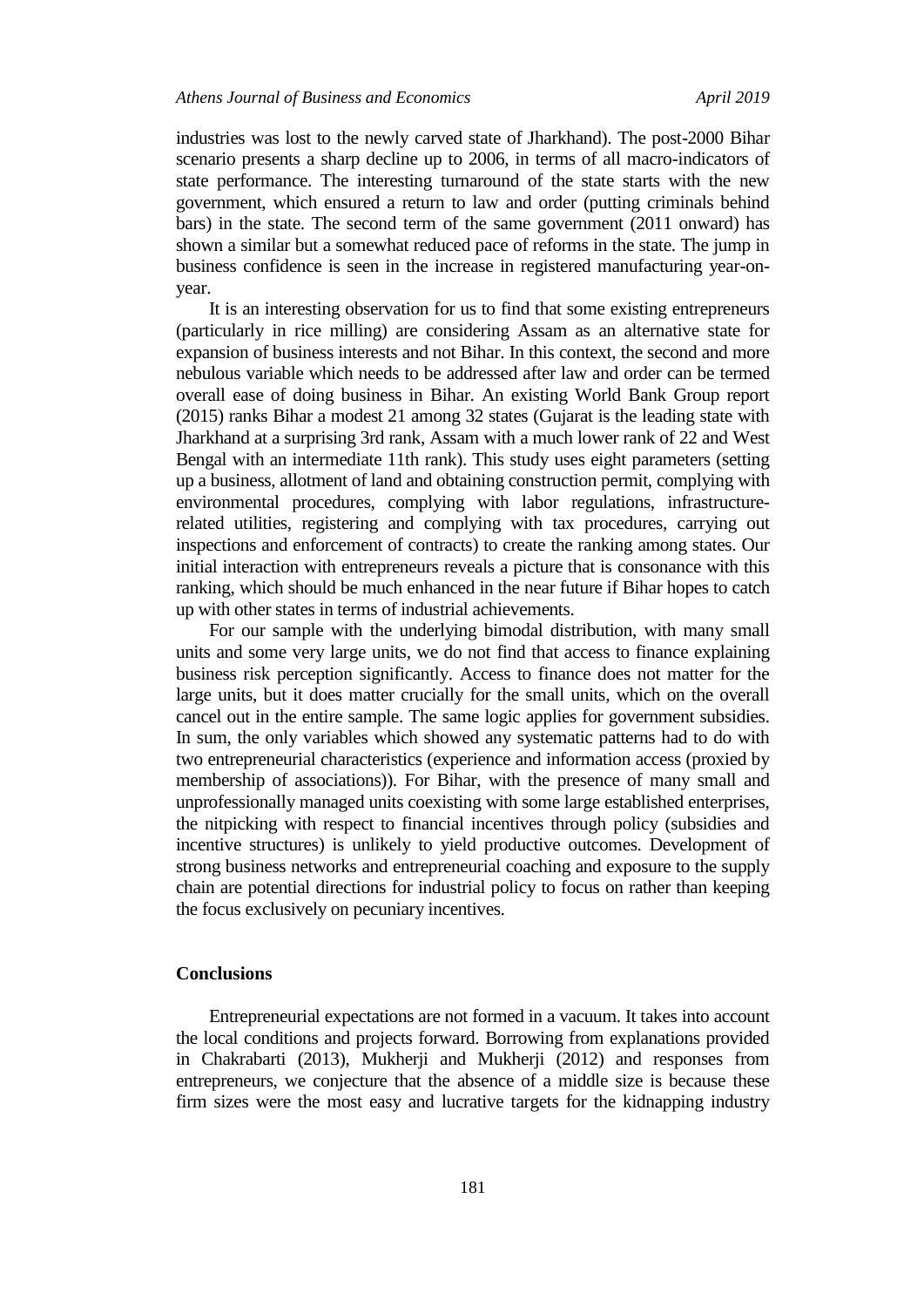prior to 2006. The small firms and establishments in the informal sector are not profitable enough for demands of ransom, and large industries can purchase their protection from criminals. It is the middle size that suffers from this problem of threats of the private kidnapping industry.

In this paper, we measure the extent of the ``entrepreneurial regret'' in not being able to expand in the perception of risk of doing business by the entrepreneur by investigating the extent to which ``being in Bihar'' matters. This investigation adds to the relatively nascent literature on forced entrepreneurship: that doing business is not always about the natural drive of the human spirit to discover opportunities and convert them to profitable ventures, as the standard literature on identity in entrepreneurship would have us believe. To some extent, this is a comment about how ``non-entrepreneurial'' mind-sets cope in a business scenario: essentially, the story of the reluctant entrepreneur.

#### **Acknowledgements**

The author would like to thank the IGC, LSE, London for financing this study and participants in the  $13<sup>th</sup>$  Annual International Symposium on Economic Theory, Policy and Applications, 2-5 July 2018, Athens, Greece for useful comments that enriched the final paper. Additional comments from Prof. Anjan Mukherji and Dr. Maitreesh Ghatak (LSE) on the final Report of the project are gratefully acknowledged. Dr. Barna Ganguli's help in conducting the survey in Bihar, alongside research assistance from Amresh Kumar and Prabhat Kumar is worthy of mention. Asian Development Research Institute (ADRI, Patna) helped me in many arrangements for the study and the author thanks Dr. Shaibal Gupta, Dr. Sunita Lall and Dr. Prabhat Ghosh for their contribution for aiding the completion of the project.

#### **References**

- Baron RA (2000) Psychological perspectives on entrepreneurship: Cognitive and social factors in entrepreneurs' success. *Current directions in psychological science 9*(1): 15-18.
- Baron RA (2008) The role of affect in the entrepreneurial process. *Academy of management Review 33*(2): 328-340.
- Baron RA, Markman GD (1999) Cognitive mechanisms: Potential differences between entrepreneurs and non-entrepreneurs. *Frontiers of entrepreneurship research*, 123- 137.
- Baum JR, Locke EA (2004) The relationship of entrepreneurial traits, skill, and motivation to subsequent venture growth. *Journal of applied psychology 89*(4): 587.
- Baum JR, Locke EA, Smith KG (2001) A multidimensional model of venture growth. *Academy of management journal 44*(2): 292-303.
- Baumol WJ (1993) Formal entrepreneurship theory in economics: Existence and bounds. *Journal of business venturing*, *8*(3): 197-210.
- Burke PJ (2004) Identities, Events and Moods. In Turner JH (ed). *Theory and Research on Human Emotions* (21): 25-49. New York: Elsevier Ltd.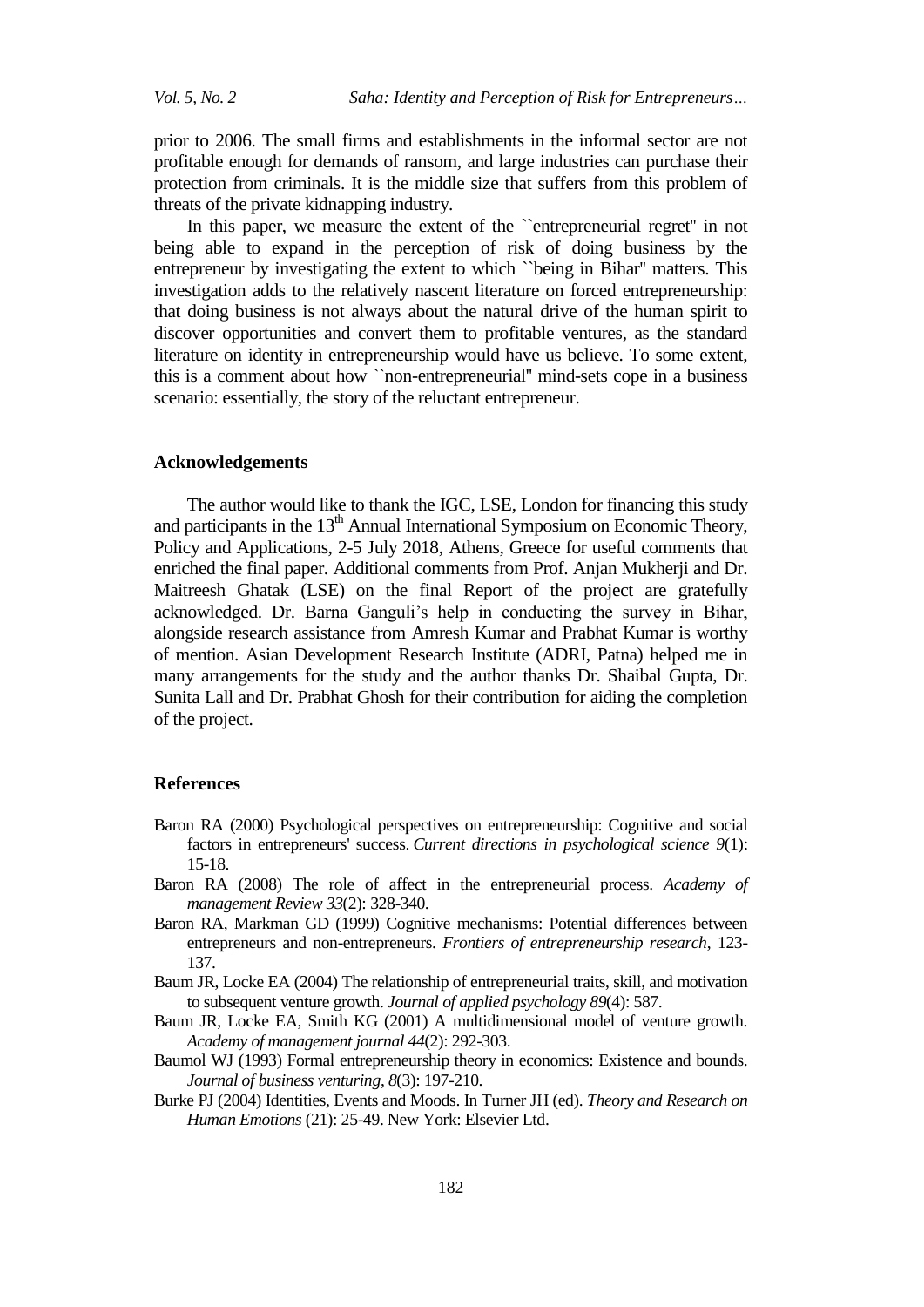- Burke PJ (1980) The Self: Measurement Requirements from an Interactionist Perspective. *Social Psychology Quarterly* 43(1): 18-29.
- Burke PJ (1991a) Identity Processes and Social Stress. *American Sociological Review*  56(6): 836-849.
- Burke PJ (1991b) Attitudes, Behavior and the Self. In Howard JA, Callero PL (eds). *The Self-Society Dynamic: Cognition, Emotion and Action*, 189-208. New York: Cambridge University Press.
- Burke PJ, Stets JE (2009) *Identity theory*. Oxford University Press.
- Cardon MS, Wincent J, Singh J, Drnovsek M (2009) The nature and experience of entrepreneurial passion. *Academy of management Review 34*(3): 511-532.
- Cast AD (2004) Well-being and the transition to parenthood: An identity theory approach. *Sociological Perspectives 47*(1): 55-78.
- Chakrabarti R (2013) Bihar Breakthrough: The Turnaround of a Beleaguered State. Rupa Publications India Pvt. Ltd.
- Chen XP, Yao X, Kotha S (2009) Entrepreneur passion and preparedness in business plan presentations: a persuasion analysis of venture capitalists' funding decisions. *Academy of Management journal 52*(1): 199-214.
- Dawson C, Henley A (2013) Over-optimism and entry and exit from self-employment. *International Small Business Journal 31*(8): 938-954.
- Falck O, Heblich S, Luedemann E (2012) Identity and entrepreneurship: do school peers shape entrepreneurial intentions? *Small Business Economics 39*(1): 39-59.
- Gaglio CM (2004) The role of mental simulations and counterfactual thinking in the opportunity identification process. *Entrepreneurship Theory and Practice*, *28*(6): 533-552.
- Gaglio CM, Katz JA (2001) The psychological basis of opportunity identification: Entrepreneurial alertness. *Small business economics 16*(2): 95-111.
- Gartner WB (1988) "Who is an entrepreneur?" is the wrong question. *American journal of small business*, *12*(4): 11-32.
- Gartner WB, Shaver KG, Gatewood E, Katz JA (1994) *Finding the entrepreneur in entrepreneurship*.
- Gecas V (1982) The self-concept. *Annual review of sociology 8*(1): 1-33.
- Gimeno J, Folta TB, Cooper AC, Woo CY (1997) Survival of the fittest? Entrepreneurial human capital and the persistence of underperforming firms. *Administrative science quarterly*, 750-783.
- Haynie JM, Shepherd DA, McMullen JS (2009) An opportunity for me? The role of resources in opportunity evaluation decisions. *Journal of Management studies 46*(3): 337-361.
- Hmieleski KM, Corbett AC (2008) The contrasting interaction effects of improvisational behavior with entrepreneurial self-efficacy on new venture performance and entrepreneur work satisfaction. *Journal of business venturing 23*(4): 482-496.
- Kahneman D, Tversky A (1973) On the psychology of prediction. *Psychological review 80*(4): 237.
- Kihlstrom RE, Laffont JJ (1979) A general equilibrium entrepreneurial theory of firm formation based on risk aversion. *Journal of political economy 87*(4): 719-748.
- Markman GD, Baron RA, Balkin DB (2005) Are perseverance and self-efficacy costless? Assessing entrepreneurs' regretful thinking. *Journal of Organizational Behavior: The International Journal of Industrial, Occupational and Organizational Psychology and Behavior 26*(1): 1-19.
- McCall GJ, Simmons JL (1978) Identities and interactions: An examination of human associations in everyday life (Rev. ed.). *New York,*